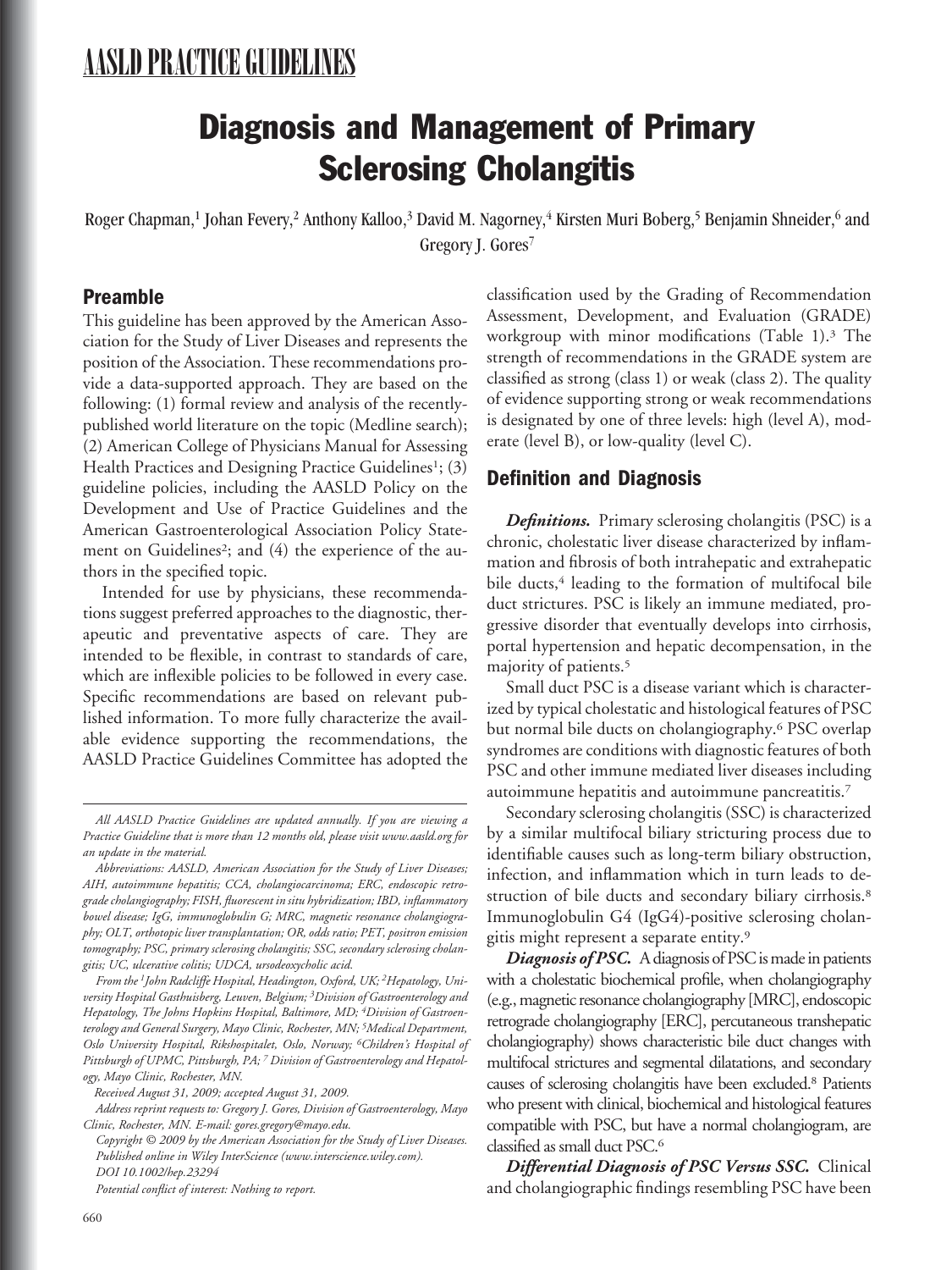| Strength of<br><b>Recommendation</b>                                                                                                                                                                                                   | Criteria                                                         |
|----------------------------------------------------------------------------------------------------------------------------------------------------------------------------------------------------------------------------------------|------------------------------------------------------------------|
| Factors influencing the strength of<br>the recommendation included the<br>quality of the evidence, presumed<br>patient-important outcomes, and<br>Strong (1)<br>cost<br>Variability in preferences and values,<br>or more uncertainty. |                                                                  |
|                                                                                                                                                                                                                                        | Recommendation is made with less                                 |
| Weak $(2)$                                                                                                                                                                                                                             | certainty, higher cost or resource<br>consumption                |
| <b>Quality of</b><br><b>Evidence</b>                                                                                                                                                                                                   | <b>Criteria</b>                                                  |
|                                                                                                                                                                                                                                        | Further research is unlikely to change                           |
|                                                                                                                                                                                                                                        | confidence in the estimate of the                                |
| High (A)                                                                                                                                                                                                                               | clinical effect                                                  |
| Moderate                                                                                                                                                                                                                               | Further research may change<br>confidence in the estimate of the |
|                                                                                                                                                                                                                                        | clinical effect                                                  |
| (B)                                                                                                                                                                                                                                    | Further research is very likely to                               |
|                                                                                                                                                                                                                                        | impact confidence on the estimate of                             |
| Low (C)                                                                                                                                                                                                                                | clinical effect                                                  |

#### **Table 1. Grading of Recommendations, Assessment, Development and Evaluation (GRADE)**

described in patients with choledocholithiasis, surgical trauma of the biliary tree, intra-arterial chemotherapy, and recurrent pancreatitis.8 Other conditions reported to mimic PSC are listed in Table 2. Distinguishing primary from SSC may be challenging because PSC patients may have undergone bile duct surgery or have concomitant intraductal stone disease or even cholangiocarcinoma (CCA). The clinical history, distribution of cholangiographic findings, and the presence or absence of inflammatory bowel disease (IBD), have to be taken into consideration when determining if an abnormal cholangiogram is due to PSC or secondary processes.8

*Signs and Symptoms.* The clinical presentation is variable; typical symptoms include right upper quadrant

**Table 2. Secondary Causes of Sclerosing Cholangitis**

| <b>AIDS</b> cholangiopathy       |  |
|----------------------------------|--|
| Cholangiocarcinoma               |  |
| Choledocholithiasis              |  |
| Diffuse intrahepatic metastasis  |  |
| Eosinophilic cholangitis         |  |
| Hepatic inflammatory pseudotumor |  |
| Histocytosis X                   |  |
| IgG4-associated cholangitis      |  |
| Intra-arterial chemotherapy      |  |
| Ischemic cholangitis             |  |
| Mast cell cholangiopathy         |  |
| Portal hypertensive biliopathy   |  |
| Recurrent pancreatitis           |  |
| Recurrent pyogenic cholangitis   |  |
| Surgical biliary trauma          |  |

**Table 3. Serum Autoantibodies in Primary Sclerosing Cholangitis**

| <b>Antibody</b>                      | <b>Prevalence</b> |
|--------------------------------------|-------------------|
| Anti-neutrophil cytoplasmic antibody | 50%-80%           |
| Anti-nuclear antibody                | 7%-77%            |
| Anti-smooth muscle antibody          | 13%-20%           |
| Anti-endothelial cell antibody       | 35%               |
| Anti-cardiolipin antibody            | 4%-66%            |
| Thyroperoxidase                      | 7%-16%            |
| Thyroglobulin                        | 4%                |
| Rheumatoid factor                    | 15%               |

abdominal discomfort, fatigue, pruritus, and weight loss.10 Episodes of cholangitis (i.e., fever and chills) are very uncommon features at presentation, in the absence of prior biliary surgery or instrumentation such as ERC.11 Physical examination is abnormal in approximately half of symptomatic patients at the time of diagnosis; jaundice, hepatomegaly, and splenomegaly are the most frequent abnormal findings.

Many patients with PSC are asymptomatic with no physical abnormalities at presentation. The diagnosis is made incidentally when persistently cholestatic liver function tests are investigated. Approximately 60%-80% of patients with PSC have concomitant IBD, most often ulcerative colitis (UC).12

*Serum Biochemical Tests.* Serum biochemical tests usually indicate cholestasis; elevation of serum alkaline phosphatase is the most common biochemical abnormality in PSC.5,10,13 However, a normal alkaline phosphatase activity does not exclude the diagnosis. Serum aminotransferase levels are elevated in the majority of patients (2-3 times upper limits of normal), but like the alkaline phosphatase can also be in the normal range. Serum bilirubin levels are normal at diagnosis in the majority of patients. IgG serum levels are modestly elevated in approximately 60% of patients (1.5 times the upper limit of normal).14

*Autoantibodies/Serology.* A wide range of autoantibodies can be detected in the serum of patients with PSC indicating an altered state of immune responsiveness or immune regulation.15 Most are present at low prevalence rates and at relatively low titers (Table 3). They have no role in the routine diagnosis of PSC including the perinuclear antineutrophil cytoplasmic antibody which is nonspecific, although it may draw attention to colon involvement in a cholestatic syndrome.

*Imaging Studies.* Transabdominal ultrasound (US) is usually nondiagnostic and may even be normal, although bile duct wall thickening and/or focal bile duct dilatations are often identified. However, gallbladder abnormalities, including wall thickening, gallbladder enlargement, $16$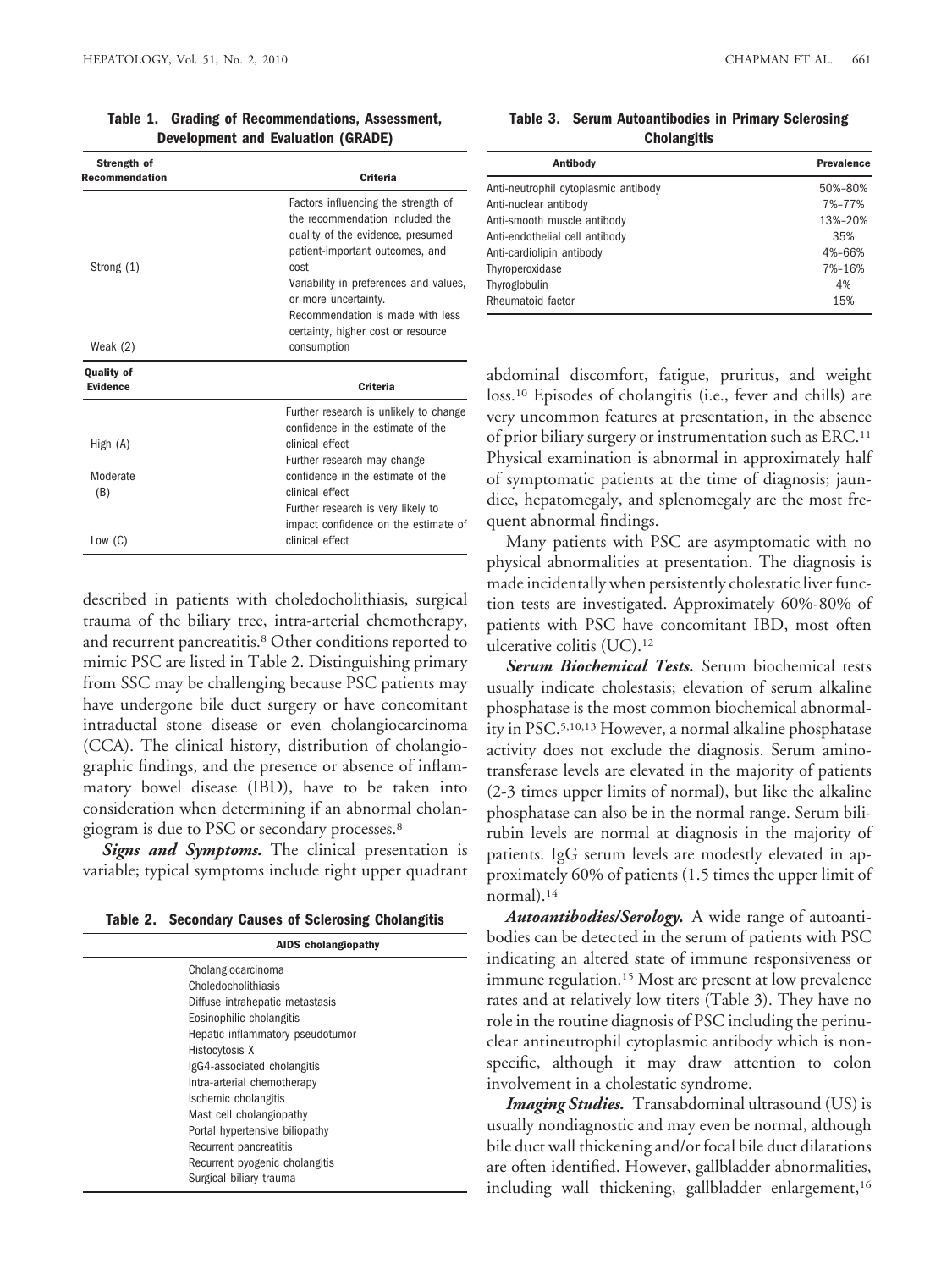662 CHAPMAN ET AL. **HEPATOLOGY, February 2010** 

gallstones, cholecystitis, and mass lesions, are identified in up to 41% of patients with PSC who undergo US examinations.<sup>17</sup>

The findings on computed tomography (CT) crosssectional or coronal imaging of the upper abdomen are also nonspecific. CT imaging can detect thickening of the bile ducts with contrast enhancement consistent with inflammation, saccular dilatations of the intrahepatic ducts, heterogenous bile duct dilatation, document the presence of portal hypertension (i.e., varices, splenomegaly, and ascites), and identify mass lesions.18 –22 It should be noted that lymphadenopathy in the abdomen is common in PSC and should not be over interpreted as metastases or a lymphoproliferative disorder.22 No information exists on the emerging technology of CT cholangiography for the diagnosis or evaluation of PSC.

Traditionally, ERC was regarded as the gold standard in diagnosing PSC.23,24 However, ERC is an invasive procedure associated with potentially serious complications such as pancreatitis and bacterial cholangitis. Indeed, ERC is associated with hospitalization in up to 10% of PSC patients undergoing the procedure<sup>25</sup> MRC, which is non-invasive and avoids radiation exposure, has become the diagnostic imaging modality of choice when PSC is suspected. ERC and MRC have comparable diagnostic accuracy, although the visualization of bile ducts may be less than optimal for certain patients with MRC.26 Sensitivity and specificity of MRC is  $\geq$ 80% and  $\geq$ 87%, respectively, for the diagnosis of PSC.<sup>26,27</sup> However, it should be noted that that patients with early changes of PSC may be missed by MRC, and ERC still has a useful role in excluding large duct PSC where MRC views may not be optimal.

A cholangiographic assessment of the extrahepatic and intrahepatic biliary tree is required to establish a diagnosis of large duct PSC.24 The characteristic cholangiographic findings include multifocal, short, annular strictures alternating with normal or slightly dilated segments producing a "beaded" pattern.23,24 Long, confluent strictures may also be observed although these are worrisome for the development of superimposed cholangiocarcinoma.<sup>23</sup> Both the intra- and extrahepatic bile ducts are usually involved, although a subset of patients  $(<25\%)$  may only have intrahepatic disease. Conversely, lesions confined to the extrahepatic ducts are quite unusual (usually  $\leq 5\%$ ) and should only be diagnosed in the presence of adequate filling of the intrahepatic ducts. The gallbladder, cystic duct and pancreatic duct may also be involved in PSC patients.23

*Role of Liver Biopsy.* Liver histological findings maybe compatible with a diagnosis of PSC, but in general the changes at an early stage are non-specific although usually indicating some form of biliary disease. Periductal concentric ("onion-skin") fibrosis is a classic histopathologic finding of PSC, but this observation is infrequent in PSC liver biopsy specimens and may also be observed in SSC. A retrospective study in 138 patients with cholangiographic features of PSC suggested that liver biopsy rarely adds useful diagnostic information.28

In the presence of an abnormal cholangiogram, a liver biopsy is therefore not required to establish a diagnosis of large duct PSC, although is essential in suspected small duct PSC, and for the assessment of possible overlap syndromes. In PSC patients with disproportionately elevated serum aminotransferase values, especially if the antinuclear antigen and/or smooth muscle antigen is positive and/or serum IgG levels are elevated, a liver biopsy may identify features of a PSC–autoimmune hepatitis (AIH) overlap syndrome.

*PSC-AIH Overlap Syndrome.* PSC-AIH overlap syndrome is a disorder mainly described in children and young adults.<sup>29-37</sup> It is characterized by the clinical, biochemical, and histological features of AIH in the presence of cholangiographic findings identical to PSC.38,39 Diagnosis of an overlap syndrome by use of the modified AIH score was established in 8% of 113 PSC patients from the Netherlands,<sup>40</sup> in 1.4% of 211 PSC patients from the United States,<sup>41</sup> in 17% of 41 PSC patients from Italy,<sup>42</sup> and in 6.1% of 264 patients with AIH from England.37

*Autoimmune Pancreatitis (Immunoglobulin G4 – Associated Cholangitis) and PSC.* Autoimmune pancreatitis (AIP) is a clinical entity characterized by stricturing of the pancreatic duct, focal or generalized pancreatic enlargement, a raised serum immunoglobulin G4 (IgG4) level, a lymphoplasmacytic infiltrate on biopsy, and a response to corticosteroid therapy.43 AIP in association with intrahepatic and extrahepatic bile duct stricturing similar to those present in PSC is termed autoimmune pancreatitis–sclerosing cholangitis (AIP-SC). Pancreatic abnormalities are not universally found, suggesting that IgG4-associated cholangitis (IAC) may be a more appropriate term to describe the condition.<sup>44</sup>

A recent study found an elevated serum IgG4 level (>140 mg/dL) in 9% of a cohort of 127 patients with PSC.45 In comparison to patients with PSC with normal IgG4 concentrations, the former group had significantly higher levels of alkaline phosphatase and bilirubin, in addition to higher PSC Mayo risk scores. An association with IBD was less likely in those with elevated IgG4 levels, although biliary and pancreatic involvement were similar in both groups.<sup>45</sup> Whether PSC and AIP represent different ends of the same disease spectrum or are separate clinical entities is of debate, although current evidence favors the latter.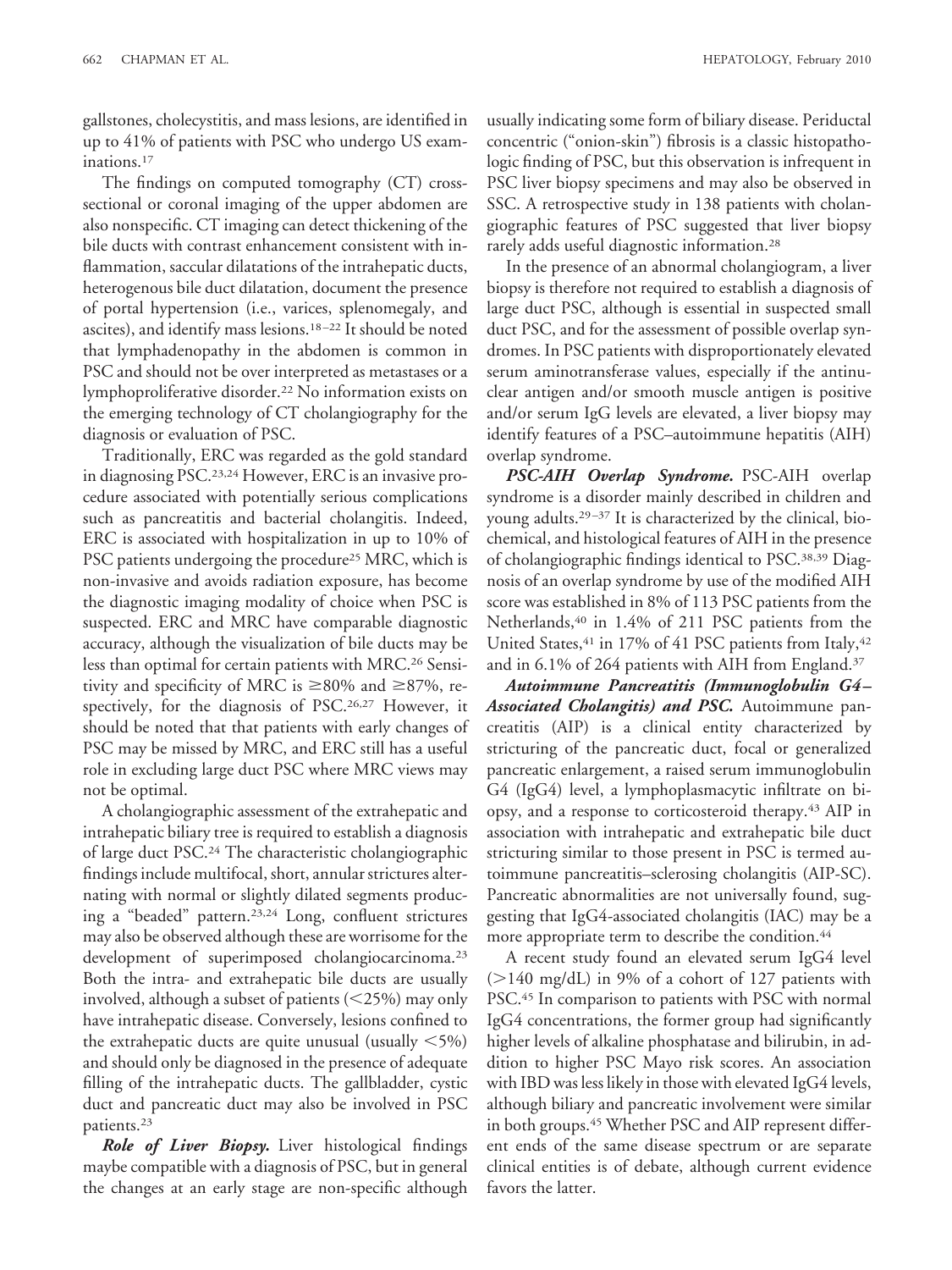

Fig. 1. Algorithm for the diagnosis of PSC.

#### *Recommendations (Fig. 1):*

*1. In patients with cholestatic biochemical profile, we recommend indirect (MRC) or direct cholangiography (ERCP) for making the diagnosis of PSC (1A).*

*2. We recommend against routine liver biopsy for the diagnosis of PSC in patients with typical cholangiographic findings (1B).*

*3. In patients with a normal ERC or MRC, we recommend a liver biopsy to diagnose small duct PSC (1B).*

*4. In patients with disproportionately elevated aminotransferases, we recommend performing a liver biopsy to diagnose or exclude overlap syndrome (1B).*

*5. In all patients with possible PSC, we suggest measuring serum IgG4 levels to exclude IgG4-associated sclerosing cholangitis (2C).*

# **Dominant Strictures in PSC**

*Definition.* A "dominant stricture" has been defined as a stenosis with a diameter of  $\leq$ 1.5 mm in the common bile duct or of  $\leq 1$  mm in the hepatic duct.<sup>46,47</sup> It is a frequent finding and occurs in 45% to 58% of patients during follow up.5,46,48 It should always raise the suspicion of the presence of a cholangiocarcinoma (CCA), because this malignant complication of PSC occurs frequently as a stenotic ductal lesion in the perihilar region. Although CCA may develop in approximately 10%-15% of PSC patients, stenotic lesions are far more often benign than malignant in nature.49 The distinction between a dominant stricture and CCA is difficult; the diagnosis of CCA is discussed below in this guideline.

*Endoscopic and Percutaneous Management.* The

goal of an endoscopic or percutaneous therapeutic approach to the management of patients with PSC is to relieve biliary obstruction. The stricturing disease of PSC may cause extrahepatic ductal obstruction and therefore lead to symptoms and decompensation of liver function. Some 15%-20% of patients will experience obstruction from discrete areas of narrowing within the extrahepatic biliary tree.<sup>24,50,51</sup> It is generally agreed that patients with symptoms from dominant strictures such as cholangitis, jaundice, pruritus, right upper quadrant pain or worsening biochemical indices, are appropriate candidates for therapy. The percutaneous approach is associated with increased morbidity but similar efficacy as the endoscopic approach and is reserved for patients who have proximal dominant strictures with a failed endoscopic approach.52,53

Before any attempt at endoscopic therapy, brush cytology and/or endoscopic biopsy should be obtained to help exclude a superimposed malignancy. The best therapeutic endoscopic approach is still debated; multiple techniques have been utilized such as sphincterotomy, catheter or balloon dilatation, and stent placement.51–54 Of these, only endoscopic biliary sphincterotomy and balloon dilatation with or without stent placement have been found to be of value.51–59 Because injecting contrast agent into an obstructed duct may precipitate cholangitis, perioperative antibiotics should be administered. Sphincterotomy alone has been performed in small subsets of patients, usually when stent placement was unsuccessful. In these small uncontrolled groups, bilirubin and alkaline phosphatase levels did improve.54 Indeed, the biliary sphincter of Oddi may be involved by the sclerosing process and therefore contribute to biliary obstruction. Nevertheless,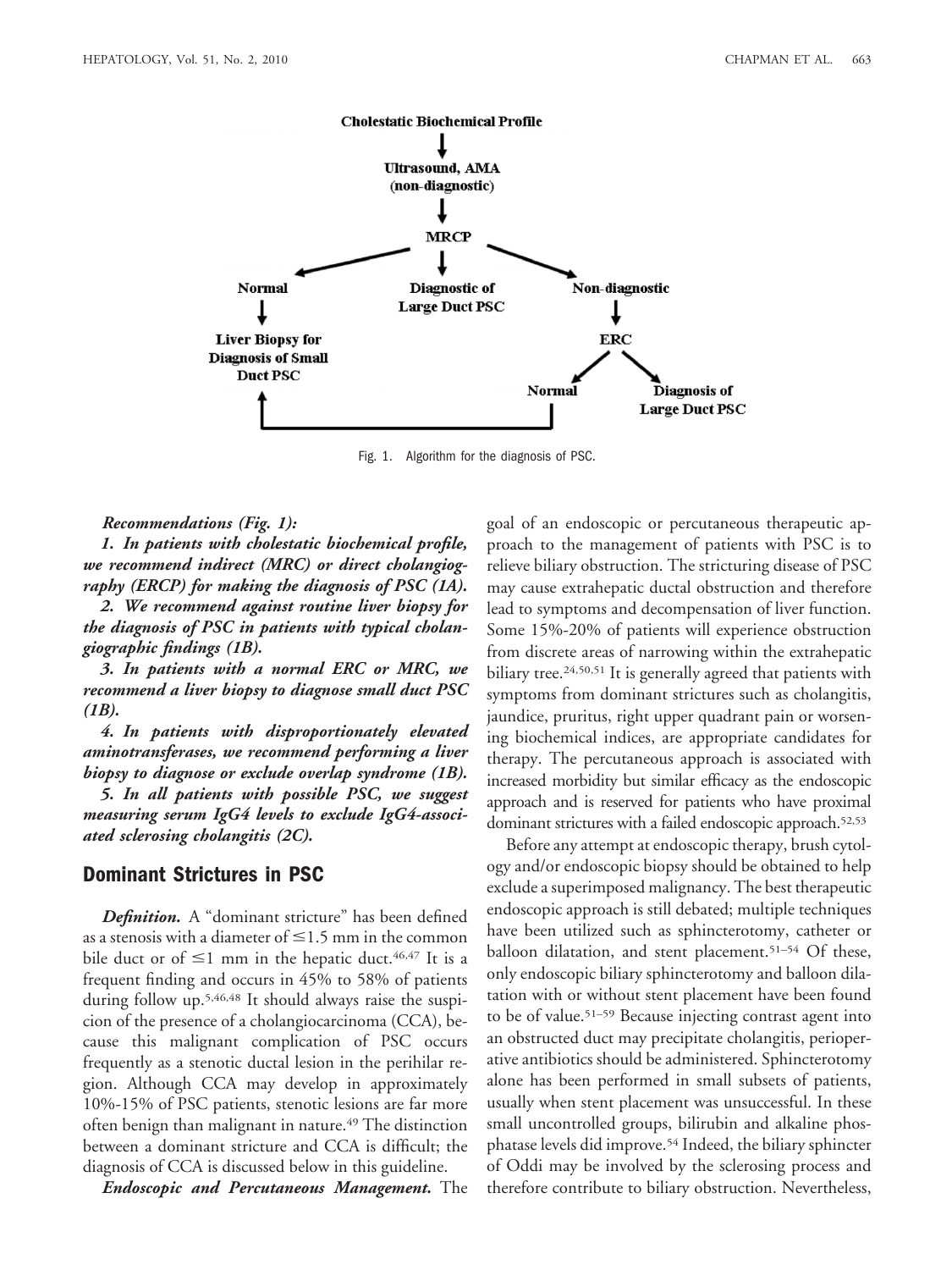sphincterotomy is rarely used alone, but rather to facilitate balloon dilatation, stent placement or stone extraction.<sup>55</sup>

Stricture dilatation can be accomplished through balloons or coaxial dilators. Balloon dilatation has been shown to be effective alone.52,56,57 It may be performed periodically with or without stenting. However, biliary stenting has been shown to be associated with increased complications when compared to endoscopic dilatation only and should be reserved for strictures that are refractory to dilatation.<sup>52-57</sup>

At this time there has not been a randomized controlled study to evaluate the effectiveness of endoscopic therapy. Still, much indirect evidence by large retrospective studies, suggest that endoscopic therapy results in clinical improvement and prolonged survival. Baluyut et al. evaluated their population of patients with PSC and dominant strictures who underwent endoscopic balloon dilatation and found that the observed 5-year survival rate was significantly better than that predicted by the Mayo Risk Score (83% versus 65%,  $P = 0.027$ ).<sup>58</sup> This is the first study to suggest that therapy may actually impact the natural history of the disease. More recently, Gluck et al. described a 20 year experience with endoscopic therapy for 84 symptomatic patients with PSC.<sup>59</sup> Similar to the Baluyut study, observed patient survival was higher than expected by the Mayo Risk Score.59

All therapeutic endoscopy comes with risk. In the two largest reported series of patients with long follow-up, the risk of complications was 7.3%-20%. The complications were mild without need for surgical intervention.<sup>58,59</sup> The most common complications were pancreatitis, cholangitis, biliary tract perforation and hemorrhage.

*Surgical Management of Dominant Strictures.* Focal biliary tract obstruction, whether benign or malignant, has been the primary indication for the nontransplant surgical management of PSC. Despite limitations of the accuracy of current diagnostic modalities for malignancy in PSC, diagnostic laparotomy has little clinical value. The rationale for surgical management in PSC is bypass of an obstruction caused by a dominant stricture. Nontransplant surgical approaches include biliary bypass by cholangio-enterostomy or resection of the extrahepatic biliary stricture and Roux Y hepaticojejunostomy.<sup>60,61</sup> Biliary bypass alone has been employed infrequently because dominant strictures are typically hilar. Moreover, the intrahepatic ducts are variably involved which limits the access and quality of these ducts for bypass.<sup>60</sup> Biliary bypass has no role in PSC patients with cirrhosis.

Extrahepatic bile duct resection and Roux Y hepaticojejunostomy with or without stenting for dominant strictures is controversial.<sup>53,61</sup> Current evidence suggests

that selected patients with non-cirrhotic stage PSC have an overall survival of 83% at 5 years and 60% at 10 years and a readmission free rate from cholangitis of 57% at 3 years for such an approach. $^{62}$  Bilirubin levels  $\geq 2$  mg/dL and cirrhosis are associated with decreased survival. No data regarding surgical management have shown that either bypass or resection of a dominant stricture affect natural history or disease progression.

*Bacterial Cholangitis.* Most patients, who have not had biliary tree instrumented, have negative microbial bile cultures.<sup>63,64</sup> However, dominant strictures can induce stagnation of bile resulting in bacterial colonization and secondary cholangitis. This can be the first presentation of the disease occurring in 6.1% of PSC patients in one recent study.65 Furthermore, severe recurrent cholangitis may play a role in the progression of the disease. The relevance of a bile duct stricture was demonstrated by documenting bacterial infection of the bile in 15 out of 37 PSC patients (40.5%) with a dominant stricture but not in the absence of such stenosis; short-course antibiotic treatment proved not very effective in eradicating bacteria from the bile ducts of patients with dominant strictures.<sup>66</sup> However, most patients respond to therapeutic drainage of the obstruction plus antibiotics. Occasional patients with recurrent bacterial cholangitis may benefit from prophylactic long term antibiotics. Rarely, recurrent cholangitis can be so severe as to become the primary indication for OLT.67

*Pruritus.* The management of pruritus in PSC patients should prompt consideration of a dominant stricture. In the absence of a dominant stricture, the management of pruritus is similar to that for pruritus in primary biliary cirrhosis. Please see the AASLD Guidelines on the Management of PBC.<sup>68</sup>

#### *Recommendations:*

*6. In patients with increases in serum bilirubin and/or worsening pruritus progressive bile duct dilatation on imaging studies, and/or cholangitis, we recommend performing an ERC promptly to exclude a dominant stricture (1B).*

*7. In patients with dominant strictures from PSC, we recommend initial management with endoscopic dilatation with or without stenting (1B).*

*8. In patients with dominant strictures from PSC in whom an endoscopic approach is unsuccessful, biliary tract dilatation by percutaneous cholangiography with or without stenting should be considered (1B).*

*9. We recommend performing brush cytology and/or endoscopic biopsy to exclude a superimposed malignancy prior to endoscopic therapy for dominant strictures (1B).*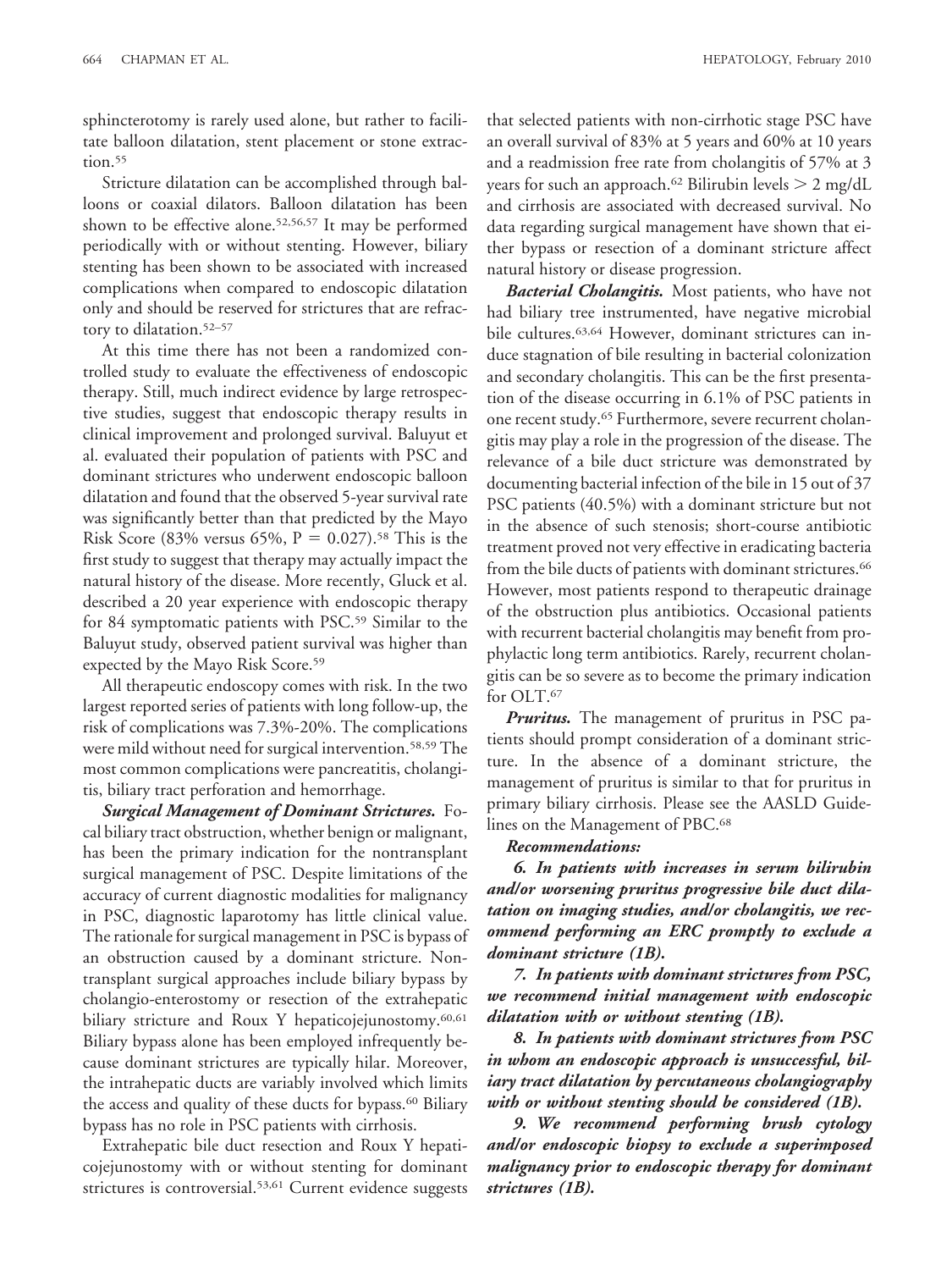*10. In patients with dominant strictures refractory to endoscopic and/or percutaneous management, we recommend surgical therapy in selected patients without cirrhosis C (1B).*

*11. We recommend antimicrobial therapy with correction of bile duct obstruction in dominant strictures to effectively resolve cholangitis (1A).*

*12. In patients with recurrent bacterial cholangitis, we recommend the use of prophylactic long-term antibiotics (1B).*

*13. In patients with refractory bacterial cholangitis, we recommend evaluation for liver transplantation (1B).*

# **Portal Hypertension**

When cirrhosis is present in a patient with PSC, portal hypertension (PHT) will gradually develop because it constitutes part of the natural history of all patients with cirrhosis. As is the case with cirrhosis in general, the platelet count is a predictor of the presence of esophageal varices also in PSC. Of 283 PSC patients newly diagnosed at Mayo Clinic (Rochester, MN)  $36\%$  (n = 102) had varices, of which 56% had moderate/large varices and 28 had already bled. Independent predictors of esophageal varices and of moderate/large size varices were platelet count, albumin level, and advanced histologic disease. After controlling for the presence of advanced histologic stage and albumin levels, the odds ratios (OR) of platelet count less than  $150 \times 10^3$ /dL for the presence of esophageal varices was 6.3 (95% CI: 2.6-15.8).69 Similar conclusions were reached in Mexico in a smaller group.70

Portal hypertension may, however, be present in patients with PSC who do not yet have cirrhosis, but this is uncommon. Of 306 liver transplants performed during 1995-2003 for chronic biliary tract disease, 26 (8.5%) underwent OLT in the precirrhotic stage; 18 of them had PSC. Of the 11 patients with portal hypertension as the major indication for OLT, nodular regenerative hyperplasia (NRH) was prominent in 8 (73%) and obliterative portal venopathy in 6 (55%) at histopathological examination. Thus, precirrhotic PHT may contribute as an indication for OLT.<sup>67</sup> The management of portal hypertension in patients with PSC does not differ from non-PSC patients and has been discussed in prior AASLD guidelines.71

# **Metabolic Bone Disease**

Hepatic osteodystrophy is the term used for the metabolic bone disorders associated with chronic liver diseases. The diagnosis is made by bone mineral density measurement whereby osteopenia is characterized by a T-score between 1 and 2.5 standard deviations below the density observed in young normal individuals, and osteoporosis as a T-score beneath 2.5. The incidence of osteoporosis in PSC is between 4 and 10%. The incidence increases with decreasing body mass index, with increasing duration of the disease, with age, and possibly with severity of the disease,72 although this was not confirmed.73

Hepatic osteodystrophy should thus be looked for in all newly diagnosed patients with PSC. Although information is lacking, it is reasonable to screen for osteopenia thereafter at 2-3 year intervals. Calcium and additional vitamin D to promote calcium absorption is recommended in patients with proven osteopenia, and in case of proven osteoporosis bisphosphonates may be added.74 Bisphosphonate therapy induces a significant improvement in bone density in PBC patients.75 Oral bisphosphonates have been associated with esophageal ulcers which could be problematic in patients with esophageal varices; in these patients parenteral bisphosphonate therapy is an alternative approach.

#### *Recommendations:*

*14. We recommend bone density examinations to exclude osteopenia or osteoporosis at diagnosis and, thereafter, at 2-3 year intervals (1B).*

*15. In patients with hepatic osteopenia, we suggest the use of calcium 1.0-1.5 g and vitamin D 1,000 IU daily for therapy (2C).*

*16. In patients with hepatic osteoporosis, we suggest the use of bisphosphonate therapy in addition to calcium and vitamin D supplementation (2C).*

*17. In patients with osteoporosis and esophageal varices, we suggest the use of parenteral forms of bisphosphonate therapy rather than oral formulations (2C).*

# **Inflammatory Bowel Disease and PSC**

*Epidemiology.* PSC is strongly associated with IBD. In most series of patients from Northern Europe and North America, the prevalence of IBD in PSC has been in the range 60%-80%.10,13,50,76 The most frequent type of IBD in PSC is UC, which is diagnosed in 48%-86% among the patients with IBD.76,77 Up to 13% have Crohn disease (CD) which usually involves the colon.76,77 Conversely, PSC has been diagnosed in between 2.4% and 7.5% of patients with UC76 and was found in 3.4% among a large group of 262 CD patients.78 The true prevalence of PSC among IBD patients is difficult to assess, because accurate data require that cholangiography is carried out in unselected groups of patients.

*Diagnosis.* The diagnosis and classification of IBD in PSC are based on ordinary diagnostic criteria, including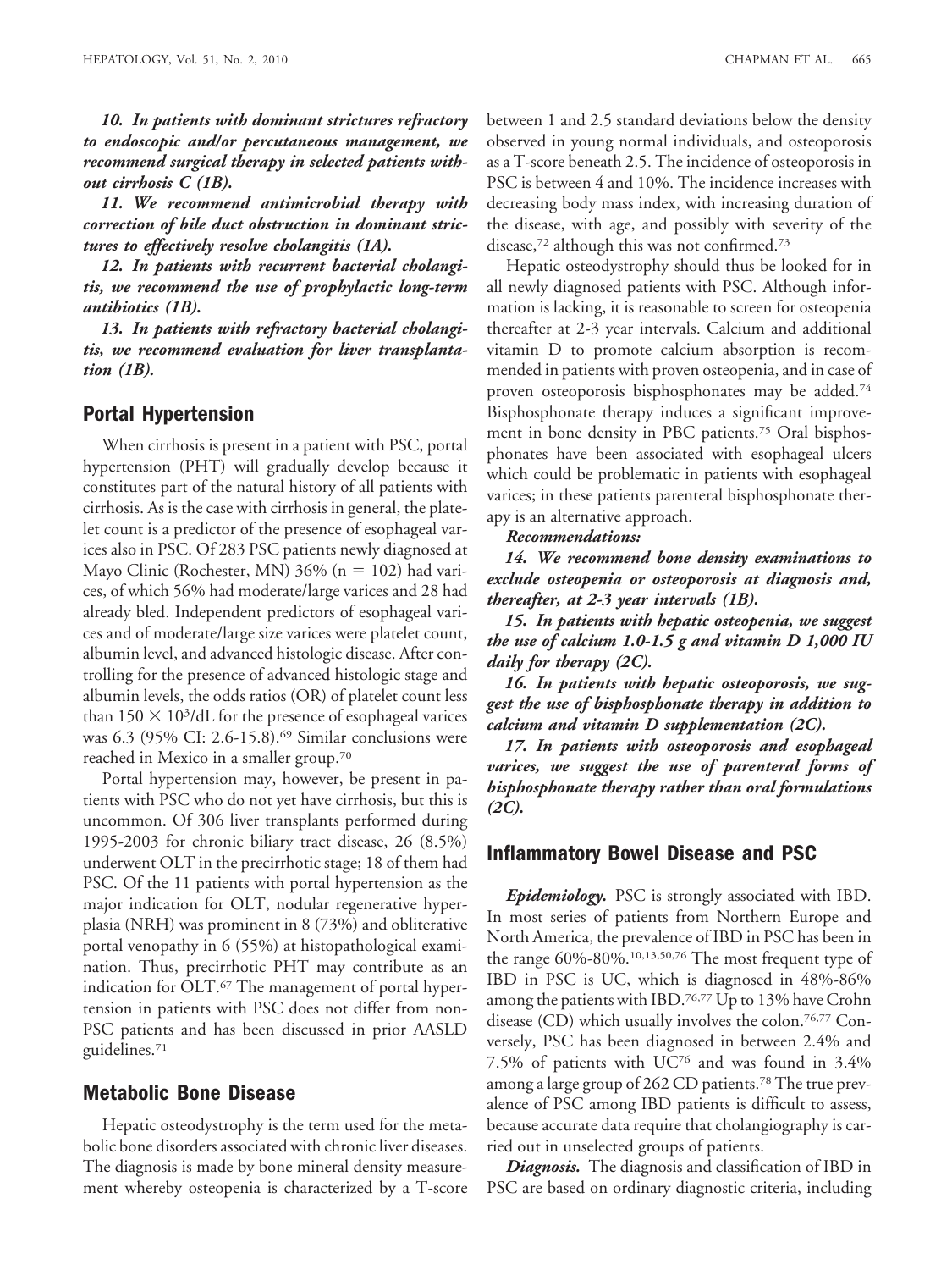#### **Table 4. Characteristics of Inflammatory Bowel Disease Associated with Primary Sclerosing Cholangitis**

● **Extensive colitis (with right-sided predominance of inflammatory activity)**

- Rectal sparing
- Backwash ileitis
- Mild or quiescent course
- Increased risk of colorectal neoplasia
- Increased risk of pouchitis in patients undergoing proctocolectomy with IPAA
- Increased risk of peristomal varices in patients undergoing proctocolectomy with ileostomy

findings on colonoscopy with multiple biopsies.76 Because rectal sparing is a common feature,77 a full colonoscopy is necessary. Moreover, as IBD in PSC may be present with little or no clinical evidence of bowel disease and a diagnosis of IBD has implications in terms of follow-up, a full colonoscopy with multiple biopsies is recommended in all PSC patients at diagnosis.76,77,79,80 If the initial colonoscopy with biopsies is negative for IBD, it is unclear if a repeat colonoscopy in the absence of IBD-type symptoms should be repeated over time.

IBD may be diagnosed at any time during the course of PSC. In the majority of cases, the diagnosis of IBD precedes that of PSC, even by several years.13,77,81 IBD and PSC are sometimes diagnosed concomitantly.82 Onset of IBD can also occur some years after the diagnosis of PSC, and *de novo* IBD may present after liver transplantation for PSC.83 PSC may be diagnosed at any time during the course of IBD, and may present several years after proctocolectomy.13,82

*IBD in PSC: A Unique Phenotype.* Several clinical and endoscopic features of IBD in PSC differ from those of IBD without evidence of hepatobiliary disease (Table 4). Loftus et al.77 compared 71 patients with PSC who had IBD with a matched group of 142 patients with UC. Among the PSC patients, 86% had UC, 7% had CD, and 7% had indeterminate colitis. The PSC patients more frequently had pancolitis (87% versus 54%), rectal sparing (52% versus 6%), and "backwash ileitis" (51% versus 7%) than the control group. It is a general experience that the colitis associated with PSC usually is extensive.13,79,82 This observation also includes CD in PSC, that typically manifests as extensive colitis.76 CD confined to the small bowel is not associated with PSC.76,78 Interestingly, it has been noted that the CD colitis may not always have features strongly suggestive of CD.77,84 A definite classification of the IBD in PSC may be difficult and can vary between centers. The presence of rectal sparing or ileal involvement may for example be interpreted by some centers as CD or indeterminate colitis, rather than UC.77,84 IBD in children with PSC is also characterized by extensive colitis, often with rectal sparing, and mild clinical symptoms.84

Although symptoms of IBD in PSC cannot be distinguished from those of IBD without PSC,76 the bowel disease in PSC tends to run a more quiescent course.<sup>77,85</sup> The IBD can also have a prolonged subclinical course.79 In a follow-up study of 27 PSC patients with IBD, 12 patients (44%) reported disease activity during the first time after diagnosis of IBD, followed by a quiescent phase.81 Seven (26%) patients had intermittent disease activity. Follow-up colonoscopy revealed mild or inactive disease in the majority of cases (16 patients; 76%), however, 16 patients had experienced some complication of IBD during the observation period.

PSC patients who have an ileal pouch anal anastomosis (IPAA) after colectomy have an increased risk of pouchitis compared to patients with UC without PSC.77,86,87 Predisposing factors for this complication are unknown. Although one report suggests that patients with PSC and IPAA run an increased risk of development of dysplasia in the ileal pouch mucosa compared with UC patients without PSC and that these patients consequently should undergo regular screening,<sup>88</sup> studies in larger cohorts of patients should be carried out to confirm the findings.

*Risk of Malignancy.* UC is associated with an increased risk of colorectal cancer (CRC).89-93 Indeed, a thorough meta-analysis including 11 studies, indicates that patients with UC and PSC are at an increased risk of CRC and dysplasia compared with patients with UC alone, with OR 4.79 (95% CI 3.58-6.41).<sup>94</sup> In a recent study, PSC patients with IBD and CRC were found to be younger at onset of IBD than patients who had IBD and CRC without PSC (19 versus 29 years;  $P = 0.04$ ).<sup>95</sup> The time interval from onset of colitis until diagnosis of CRC was, however, similar in the two groups (17 versus 20 years;  $P = 0.02$ ).

Given the increased risk of CRC in patients with PSC, surveillance colonoscopy at one to two year intervals from the time of diagnosis of PSC in patients with UC as recommended by several experienced centers.77,79,96,97 Colorectal neoplasia associated with PSC appears to have a predilection for the proximal colon, with up to 76% having a right-sided distribution.<sup>93</sup> A full colonoscopy is therefore necessary during surveillance. Due to the increased risk of CRC in Crohn colitis, patients with PSC who have CD are recommended to be surveyed similarly to patients with UC.80,98

Ursodeoxycholic acid (UDCA) has been suggested to decrease the risk of colorectal dysplasia in patients with PSC and UC.<sup>99,100</sup> Treatment with UDCA was associated with a decreased prevalence of colonic dysplasia (OR 0.18, 95% CI 0.05-0.61) in a cross-sectional study of 59 PSC patients with UC<sup>100</sup> and significantly decreased the risk for developing colorectal dysplasia or cancer (relative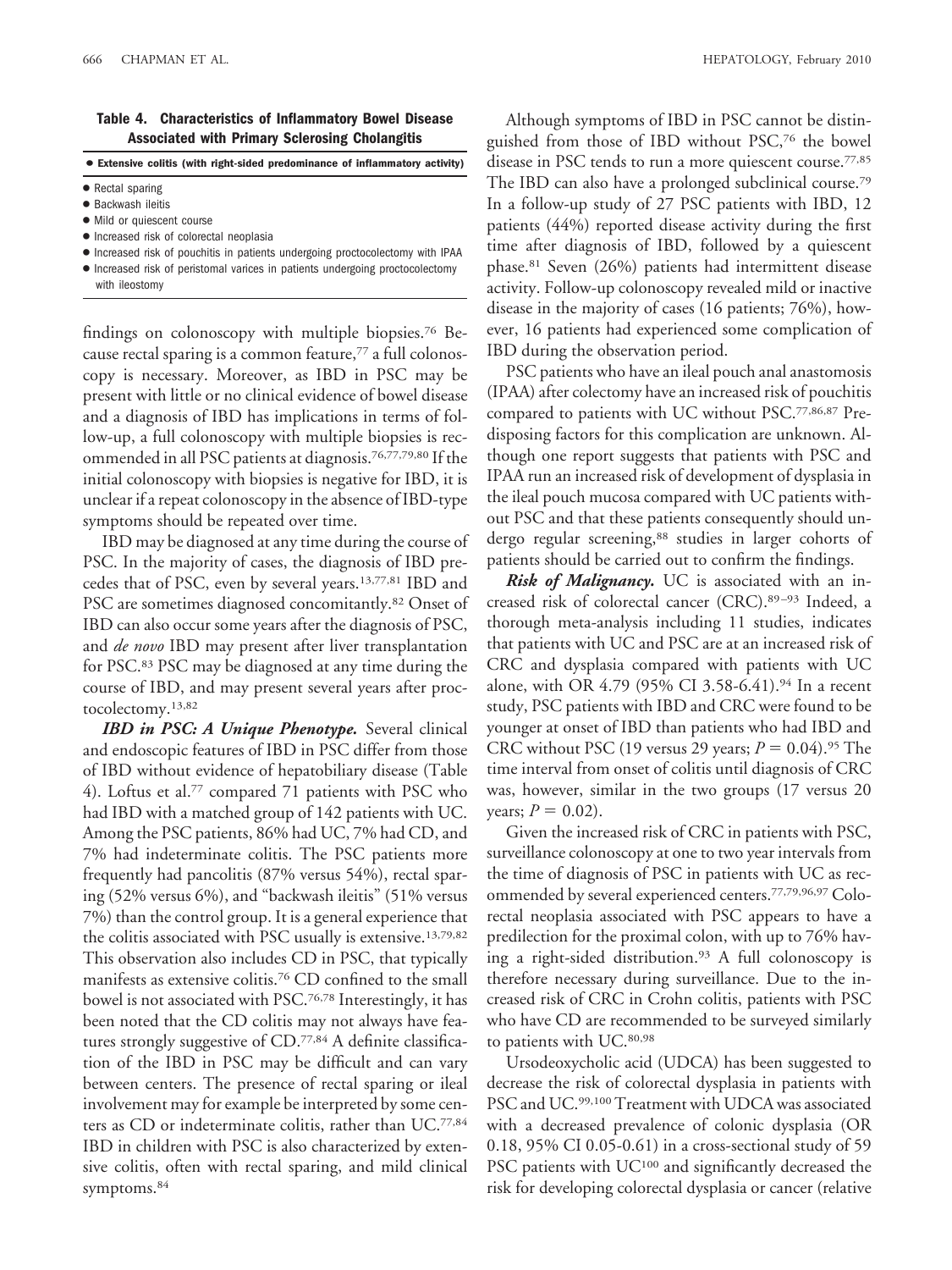risk, 0.26; 95% CI, 0.06-0.92) in a follow-up of 52 patients with PSC and UC after a randomized, placebocontrolled trial of UDCA.<sup>99</sup> In a study comparing 28 patients with PSC and UC treated with UDCA for at least 6 months with 92 untreated patients, UDCA did not decrease the risk of cancer or dysplasia.101 All of these studies have been based on retrospective analysis with its inherent limitations. Furthermore, high dose UDCA can be problematic in PSC patients.<sup>102</sup> UDCA use as a chemopreventative agent in PSC patients can not be routinely recommended given the limited information available.

PSC patients who have an ileostomy after proctocolectomy and who develop portal hypertension, are prone to develop peristomal varices.<sup>103</sup> Bleeding from these often is recurrent and difficult to treat.103 This complication can be controlled with a portosystemic shunt or transjugular intrahepatic portosystemic shunt (TIPS), but liver transplantation may be considered.79 IPAA is less complicated with variceal formation<sup>86</sup> and PSC patients undergoing IPAA have good functional results.104

#### *Recommendations:*

*18. We recommend full colonoscopy with biopsies in patients with a new diagnosis of PSC and no previous history or symptoms of IBD (1A).*

*19. In patients with IBD and PSC, we recommend surveillance colonoscopy with biopsies at 1-year to 2-year intervals from the time of diagnosis of PSC to exclude colorectal neoplasia (1B).*

*20. We recommend against the use of UDCA as chemoprevention for colorectal cancer in patients with ulcerative colitis and PSC (1B).*

*21. We recommend that patients with IBD and PSC should be treated according to guidelines for IBD (1B).*

# **Gallbladder Disease and PSC**

*Stones.* Gallbladder abnormalities are frequently observed in PSC patients. In an early study of 121 cases, 41% had one or more gallbladder abnormalities, including gallstones (26%), probable PSC involving the gallbladder (15%), and benign or malignant neoplasms (4%).105 Although gallstones as a cause of SSC must be considered, PSC patients seem to be predisposed to gallstone disease, including both the gallbladder and the biliary tract. In a review of the records of 286 PSC patients, gallstones (confirmed by one or more radiological modalities) were found in 25% of the cases.17 Gallbladder stones were diagnosed at a mean of 5 years ( $\pm$  6.4 years) after the diagnosis of PSC. Treatment with UDCA or the presence of IBD did not influence the frequency of gallstones.

*Polyps and Cancer.* In the above study of 286 patients with PSC, a gallbladder mass lesion (mean size  $21\pm9$  mm) was found in 18 (6%) cases.<sup>17</sup> Among these, 10 (56%) proved to be a gallbladder carcinoma. Nine patients without a mass lesion, had epithelial dysplasia of the gallbladder on histological examination. A corresponding high risk of cancer associated with a gallbladder mass lesion was found in a study of 102 PSC patients undergoing cholecystectomy.106 Fourteen patients (13.7%) had a gallbladder mass lesion, and eight (57%) among these were adenocarcinomas. Furthermore, investigation of 72 gallbladders from PSC patients (6 obtained prior to and 66 removed at liver transplantation) revealed low-grade or high-grade dysplasia in 27 (37%) and adenocarcinoma in 10 (14%).<sup>107</sup> The high risk of malignancy associated with gallbladder polyps in this condition is a reason to follow the patients with regular US investigations and to recommend cholecystectomy, even if a mass lesion is  $\leq 1$  cm in diameter.<sup>17,107</sup> Gallbladder surveillance

#### should be done annually. *Recommendations:*

*22. We recommend annual ultrasound to detect mass lesions in the gallbladder (1C).*

*23. In patients with gallbladder mass lesions, we recommend cholecystectomy as treatment regardless of lesion size, if the underlying liver disease permits (1C).*

# **Cholangiocarcinoma**

*Diagnosis of CCA.* Patients with PSC are at risk for developing superimposed cholangiocarcinoma.<sup>10,92,108-113</sup> The 10-year cumulative incidence is approximately 7%-9% in recent studies.109,110 Risk factors for the development of CCA published in the literature include an elevated serum bilirubin, variceal bleeding, proctocolectomy, chronic ulcerative colitis with colorectal cancer or dysplasia, the duration of inflammatory bowel disease, and polymorphisms of the NKG2D gene (encoding a protein involved in NK cell activity).<sup>108,114-116</sup> Of interest, is that the duration of PSC may not be a risk factor for the development of CCA in contradistinction to the risk factor for neoplasia in inflammatory bowel disease.<sup>113</sup> In fact, in approximately half of patients with PSC plus CCA, the malignancy is detected at the time of diagnosis or within the first year suggesting the superimposed CCA may have elicited the symptoms leading to the diagnosis of PSC.117 Given the risk of CCA in PSC patients, patients with deterioration in their constitutional performance status or liver biochemical-related parameters should undergo an evaluation for CCA.

The distinction between a benign dominant stricture and CCA in a PSC patient is challenging. The best studied CCA associated biomarker in PSC is the serum CA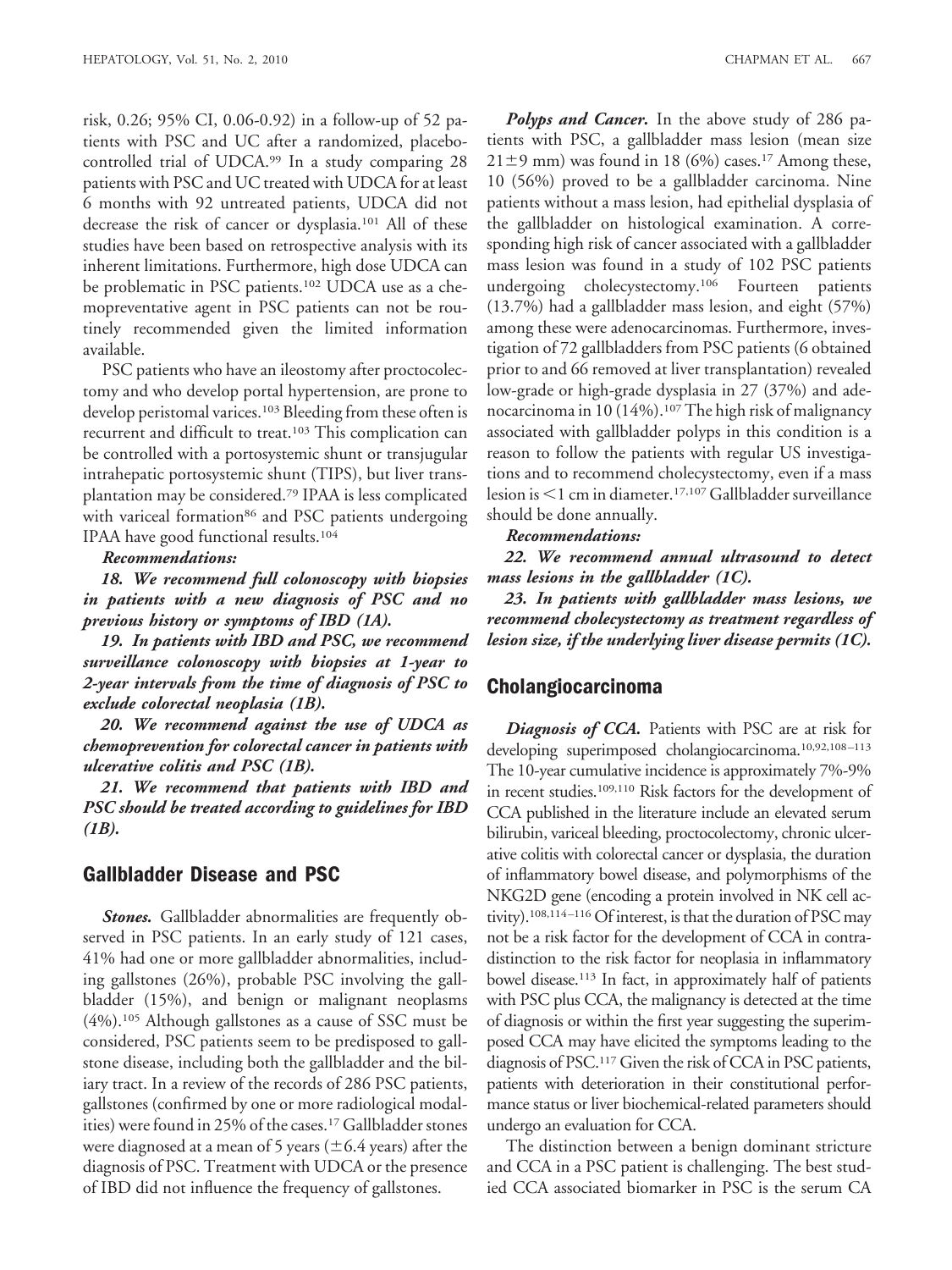19-9. However, the CA 19-9 can be elevated in patients with bacterial cholangitis, and is virtually undetectable in 7% of the normal population who are negative for the Lewis antigen.118 Patients negative for the Lewis antigen, therefore, will not have an elevated serum CA19-9 level despite having CCA. The cut-off for a diagnostic CA 19-9 value for CCA in PSC has been investigated in several studies.<sup>119-123</sup> Using a cut-off of 130 U/mL (normal  $\leq$  55 U/mL) the sensitivity and specificity is 79% and 98%, respectively.120 Thus, the determination of a serum CA 19-9 value in symptomatic patients has value in assessing the likelihood the patient has CCA. All these studies examining the utility of a serum CA 19-9 were performed in patients with suspected CCA; no study has demonstrated value for the serum CA 19-9 test as a screening modality in asymptomatic PSC populations.

These cholangiocarcinomas mimic the stricturing process of PSC making the diagnosis extremely difficult. The demonstration of a mass lesion with characteristic imaging features (i.e., malignant appearing mass with delayed venous phase enhancement) has virtually a 100% sensitivity and specificity for the diagnosis of CCA.122 However, mass lesions are unusual in early stage CCA, and in a large study ultrasonography, computerized tomography and magnetic resonance imaging studies yielded an overall limited positive predictive value of 48%, 38%, and 40%, respectively, in identifying CCA in patients with PSC.122

Other than identifying ductal obstruction, direct cholangiography by ERCP and indirect cholangiography by magnetic resonance studies have net overall positive predictive values for CCA of only 23% and 21%, respectively.122 The ability to more directly visualize the bile duct via cholangioscopy and/or intraductal US are promising technologies for the diagnosis of CCA in  $PSC<sub>5,124</sub>$ but have not yet been tested in large patient populations nor validated by multiple studies.

Unfortunately, conventional brush cytology obtained via endoscopic retrograde or percutaneous cholangiography has a limited sensitivity albeit excellent specificity for the diagnosis of CCA in PSC. The sensitivity in the literature ranges from 18%-40% in large studies.11,122,123,125,126 The specificity for a positive conventional cytology is virtually 100%. Recently, the demonstration of polysomy (duplication of two or more chromosomes) in  $\geq$ 5 cells by fluorescent in situ hybridization (FISH) of cytologic specimens has demonstrated a sensitivity of 41% and a specificity of 98% for the diagnosis of CCA in PSC patients<sup>125</sup>; a positive FISH test doubled the sensitivity of conventional cytology in this report. In a small study of 61 patients, the finding of high grade dysplasia was highly sensitive for the diagnosis of CCA (sensitivity of 73% and specificity of 95%).126 The FISH-based and dysplasia-based approaches have yet to be validated by additional centers.

The role of [18F]fluoro-2-deoxy-D-glucose (FDG) positron emission tomography (PET) in the diagnosis of CCA in PSC remains controversial.<sup>123,127,128</sup> It should be noted that inflammation can yield false positive PET scans a potential pitfall in PSC.

Many physicians desire guidelines for the surveillance of CCA in PSC patients. Surveillance strategies are predicated on the availability of highly sensitive diagnostic and cost-effective modalities, effective treatment strategies for patients found to have the disease, and patient acceptance of the diagnostic tests and treatment. Once the above criteria have been met, longitudinal studies must demonstrate a decrease in death from the disease. Inadequate information exists regarding the utility of screening for CCA in PSC; in the absence of evidence based information, many clinicians screen patients with an imaging study plus a CA 19-9 at annual intervals.122

In summary, the diagnosis of CCA in the setting of PSC remains challenging if a mass lesion is not identified by imaging studies. The most definitive findings for CCA are a mass lesion with characteristic features of CCA and a positive cytology or biopsy. A reasonable algorithm for the diagnosis of CCA in PSC is depicted in Fig. 2.

*Therapy of CCA.* Therapy for cholangiocarcinoma in the setting of PSC is limited, and confounded by several clinical parameters. First, patients often have non remediable cholestasis with jaundice and/or advanced fibrotic stage liver disease with portal hypertension; both conditions impair surgical and chemotherapeutic options. Second, CCA appears to arise from a field defect within the biliary tree and is therefore often multifocal along the biliary tree limiting the utility of surgical resections. Third, there is no established medical therapy for cholangiocarcinoma.129 Fourth, given the difficulty in making the diagnosis of CCA in this patient population, many patients present with advanced stage cancer. Finally, regional extension and peritoneal metastasis are common, yet difficult to identify noninvasively, making it difficult to reliably stage the disease.

Survival following the diagnosis of CCA in the setting of PSC is dismal with 2-year survival being unusual.130 Even for surgically resected patients, the 3-year survival rate is  $\langle 20\%$ .<sup>131,132</sup> Recently, liver transplantation has been advocated for the treatment of early stage CCA (unicentric mass lesion  $\leq$ 3 cm in radial diameter and no intrahepatic or extrahepatic metasta-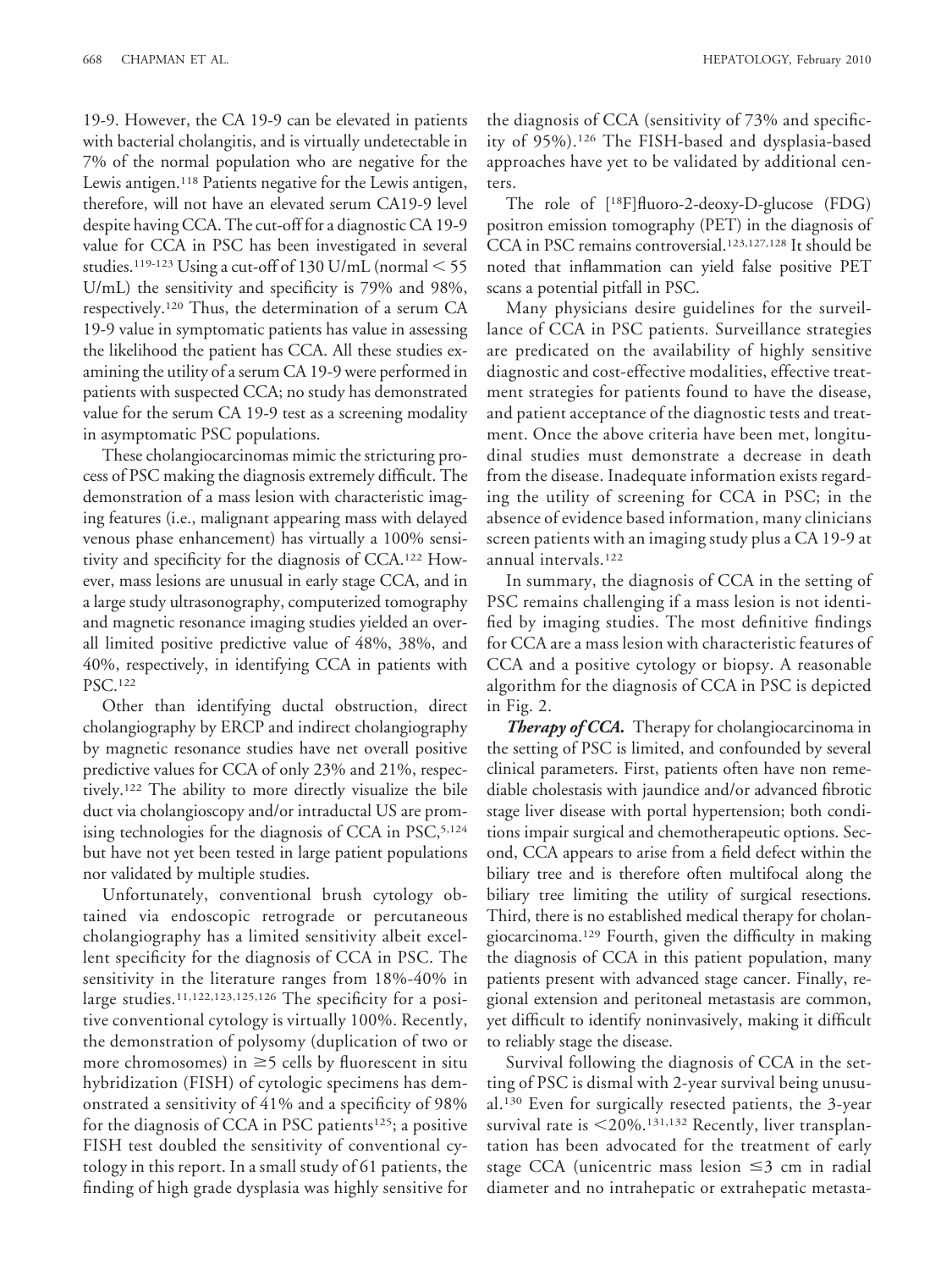

Fig. 2. Diagnostic evaluation of a dominant stricture suspicious for CCA. In patients with clinical suspicion of hilar CCA (e.g., dominant stricture), CA 19-9 serum analysis, endoscopic retrograde cholangiopancreatography, and conventional as well as FISH analysis (where available) of endoscopically obtained biliary brushings of suspicious areas should be performed. In addition, a gadolinium-enhanced magnetic resonance imaging (MRI) of the liver should also be obtained. In cases in which a dominant stricture is identified, CA 19-9 serum levels are >129 U/mL, or biopsy/cytology are positive for carcinoma and/or polysomy, or a mass lesion and/or vascular encasement are identified, management for CCA can be initiated. Bacterial cholangitis should be absent to interpret the serum CA 19-9 level. With a negative MRI scan, CA 19-9 value  $<$  130 U/mL, and negative cytology, a dominant stricture can be assumed to be benign. If the MRI scan is negative but there is significant concern for CCA (e.g., cytology suspicious for adenocarcinoma), the MRI, serum CA 19-9, and ERC with brushings for cytology (including FISH studies where available) should be repeated over time. In some centers, a PET scan may be performed if the clinical suspicion for a CCA is high. If "hot spots" are identified, further management is often directed toward the diagnosis of CCA, although inflammation can result in a false positive PET scan.

sis) following neoadjuvant therapy with external beam and bile duct luminal radiation therapy plus capcitibene.133 Overall 5-year survival rates are 70% for highly selected patients with perihilar CCA undergoing this complex treatment approach.134 It should be noted that although endoscopic US-guided fine aspirates of hilar structures have been suggested as a diagnostic approach for  $CCA$ ,<sup>135</sup> a biopsy of the primary tumor by this technique excludes patients from this protocol, although it is useful for assessing potential lymph node metastasis.136 This aggressive, multimodality treatment approach has yet to be applied outside of a single center, and, therefore, whether this protocol can be generalized is unclear.

Photodynamic therapy can be palliative for patients with CCA, but its utility in PSC patients has not been reported.137–139 External beam radiation therapy is fraught with collateral damage to the bile ducts in PSC patients, and its therapeutic efficacy in CCA has never been examined in a randomized trial versus stenting alone; similar comments apply to current medical therapy. Thus, evidence-based therapy for cholangiocarcinoma in patients with PSC is lacking.

#### *Recommendations:*

*24. We recommend evaluation for CCA in patients with deterioration of their constitutional performance status or liver biochemical-related parameters (1B).*

*25. In patients with CCA and the absence of cirrhosis, we suggest that surgical resection may be performed (2B).*

*26. In patients with early stage CCA not amenable to surgical resection, we recommend that such patients be considered for liver transplantation following neoadjuvant therapy by experienced transplant centers (1B).*

## **Natural History and Prognostic Models**

The estimated 10-year survival for patients with PSC is approximately  $65\%$  in a population based study,<sup>12</sup> but large individual variations exist.5,140 Because no effective treatment is available outside liver transplantation, prognostic models have been developed to predict the outcome. Although the classical Child-Pugh Class scoring system is informative in regards to outcome, $141$  the most recent iteration of the Mayo score suggested that this model provides more valid survival information than the Child-Pugh Class, particularly in patients early in the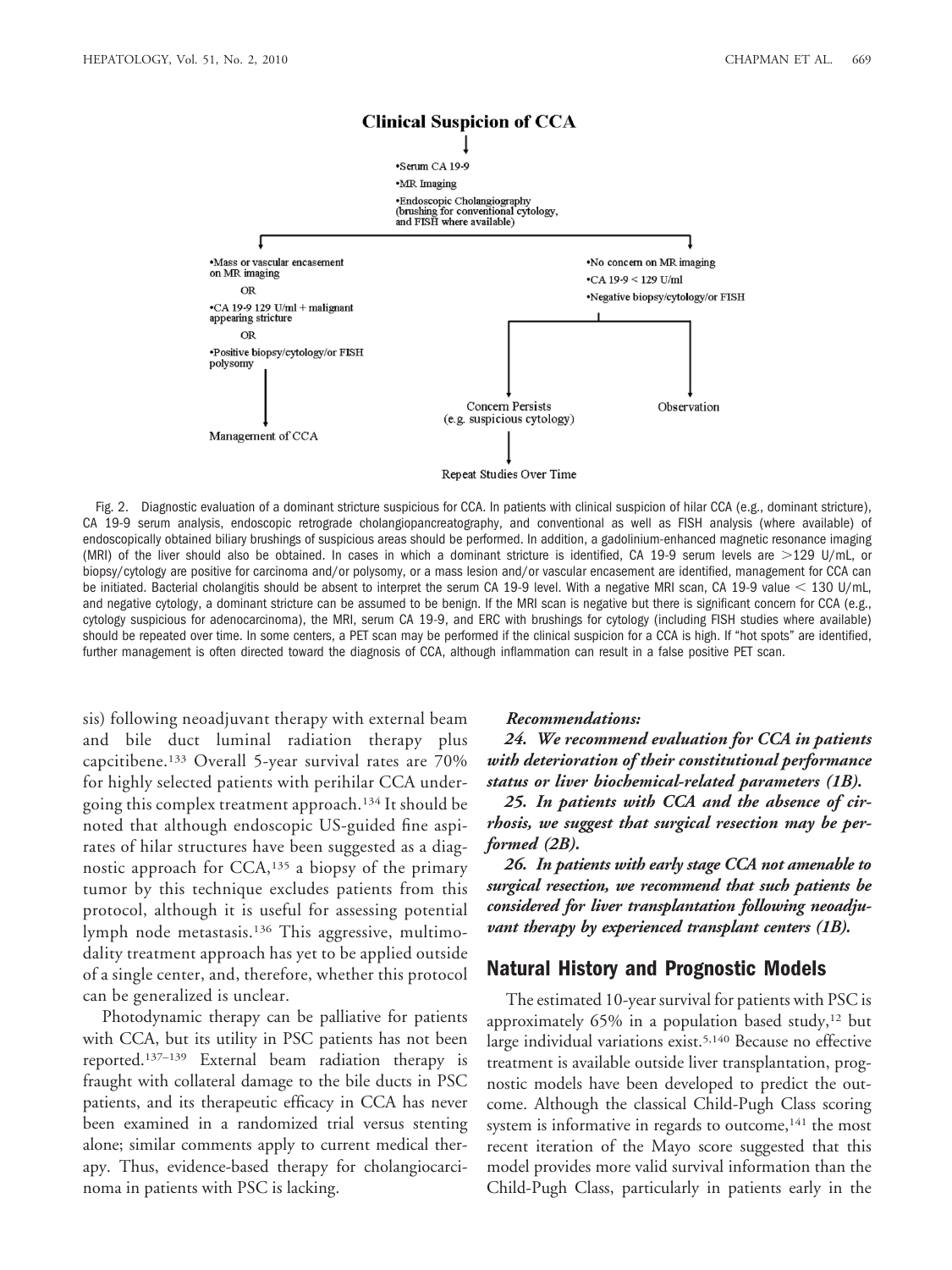670 CHAPMAN ET AL. **HEPATOLOGY, February 2010** 

course of PSC.142 This model includes age, bilirubin, serum AST and albumin, and history of variceal bleeding as prognostic parameters. Using this risk score, patients can be divided into the low, intermediate, and high-risk groups. A time-dependent prognostic model for the calculation of short-term survival probability in PSC was also developed with data from five European centers. Bilirubin, albumin, and age at diagnosis of PSC were identified as independent prognostic factors in multivariate analysis.143 A different approach has been used by Dutch investigators based on the earliest available cholangiographic findings. A combination of age and of intrahepatic and extrahepatic scoring obtained at ERC, as a modification from a previous model was strongly predictive of survival.144,145 Cholangiographic data were also included in a recent study of 273 German patients with PSC.<sup>5</sup> Also, a recent study indicates that dominant strictures reduce survival free of liver transplantation further supporting a role for cholangiographic information in developing a prognostic model.146 It should be noted that although prognostic models are useful in predicting outcome in patient cohorts, their ability to precisely predict outcomes in an individual patient may be more limited.

#### *Recommendations:*

*27. In patients with PSC, we recommend against the use of prognostic models for predicting clinical outcomes in an individual patient as no consensus exists regarding the optimal model (1B).*

# **Specific Medical Therapy**

Effective medical management of PSC has been hindered by uncertainty regarding the pathogenesis of the disease and the factors responsible for its progression. Treatments which are efficacious in other cholestatic liver diseases have been tested in PSC with a limited degree of success.<sup>147</sup>

Ursodeoxycholic acid (UDCA) is a hydrophilic, dihydroxy bile acid which is an effective treatment of primary biliary cirrhosis (PBC). UDCA has, therefore, also been investigated as a potential candidate for the treatment of PSC. Small pilot trials of UDCA demonstrated biochemical and histological improvement in PSC patients using doses of 10 –15 mg/kg/day.11,148 –150 A more substantial trial was published by Lindor et al. in 1997,<sup>151</sup> recruiting 105 patients in a double blind placebo controlled trial of 13-15mg/kg of UDCA for 2-5 years. The results indicated improvement in serum liver tests but not in symptoms and, most importantly no difference in treatment failure (defined as death; liver transplantation; histologic progression by two stages (of four) or progression to cirrhosis; the development of varices, ascites, or encephalopathy; or quadrupling of the serum bilirubin level for at least three months.151 Higher doses of UDCA were then studied on the grounds that larger doses might be necessary to provide sufficient enrichment of the bile acid pool in the context of cholestasis, and that these doses might also enhance a potential immunomodulatory effect of the drug.

The Scandinavian UDCA trial in a group of 219 patients with PSC using a dose of 17-23 mg/kg/day for 5 years demonstrated a trend toward increased survival in the UDCA treated group when compared with placebo,152 but despite the relatively large number of patients recruited, the study was still insufficiently powered to produce a statistically significant result. Recently, a multicenter study using high doses of 28-30 mg/kg/day of UDCA in 150 patients with PSC over 5 years has been aborted because of an enhanced risk in the UDCA treatment group for death or liver transplantation and serious adverse events particularly in advanced disease whereas biochemical features improved in the whole UDCA group.153 Thus, the role for UDCA in slowing the progression of PSC-related liver disease is as yet unclear and indeed, high dose UDCA may be harmful.102

*Immunosuppressive and Other Agents.* Treatment with corticosteroids and other immunosuppressant agents have not demonstrated any improvement in disease activity or in the outcome of PSC. Small randomized, placebo-controlled or pilot trials have investigated the role of agents with immunosuppressive potency like prednisolone, budesonide, azathioprine, cyclosporin, methotrexate, mycophenolate, and tacrolimus, agents with  $TNF\alpha$  antagonizing effects like pentoxifyllin, etanercept and anti-TNF monocolonal antibodies and antifibrotic agents like colchicine, penicillamine, or pirfenidone.154 There is no evidence that any of these drugs are efficacious and, therefore, none can be recommended for classic PSC. However, these drugs may well have a role in the context of a PSC/AIH overlap syndrome, because pediatric patients and those with evidence of a PSC/ AIH overlap syndrome are more likely to respond to immunosuppressive treatment.<sup>36,39,155</sup> A retrospective study in adults also suggested a beneficial role of corticosteroids in a subgroup with AIH overlap features.156 Corticosteroids may also be indicated as a therapeutic trial following thorough evaluation of suspected immunoglobulin G4-associated cholangitis (IAC)/autoimmune pancreatitis (AIP).<sup>44,157</sup>

# *Recommendations:*

*28. In adult patients with PSC, we recommend against the use of UDCA as medical therapy (1A).*

*29. In adult patients with PSC and overlap syndrome, we recommend the use of corticosteroids and other immunosuppressive agents for medical therapy (1C).*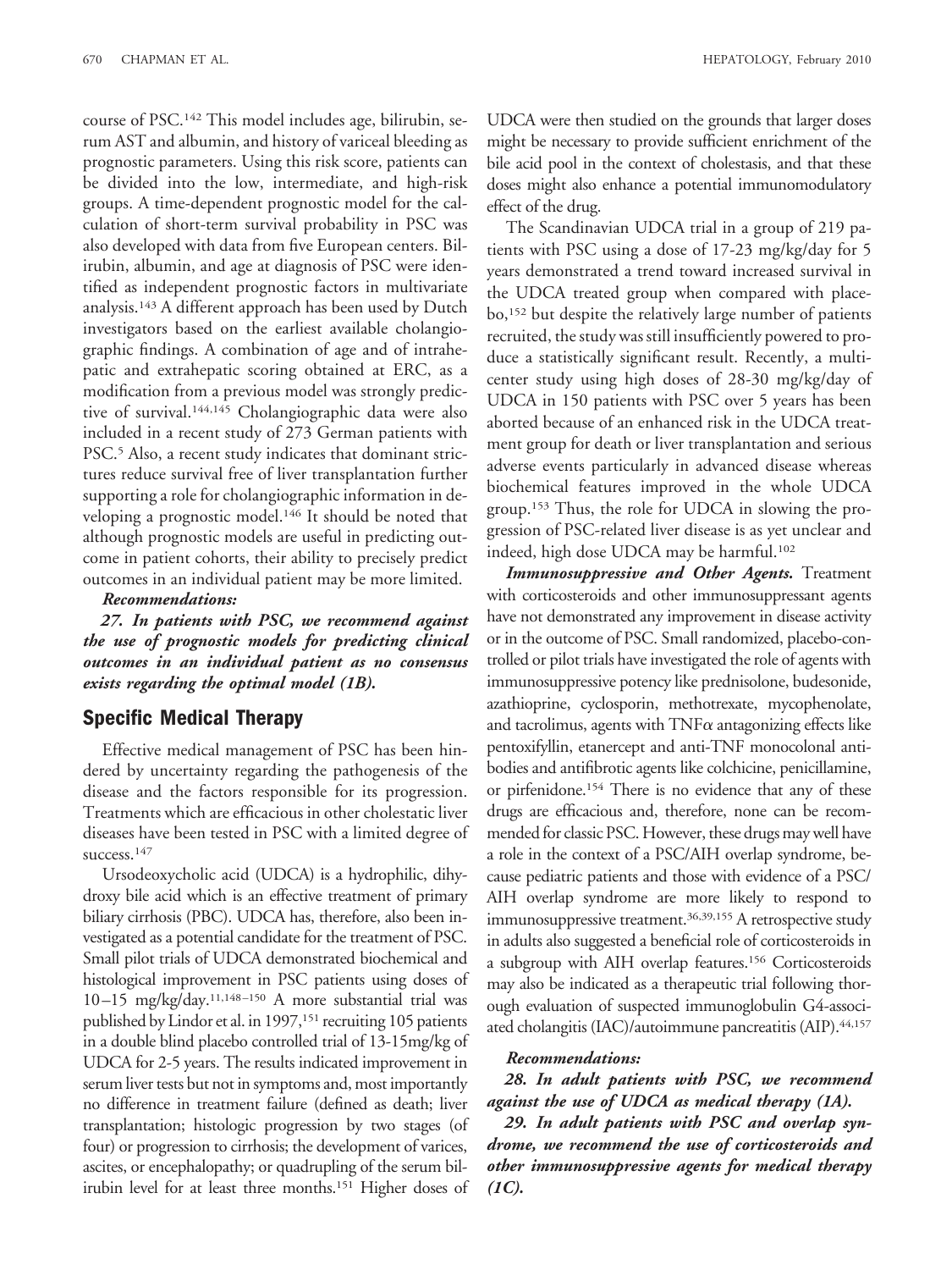# **Liver Transplantation**

*Indications.* Liver transplant indications for patients with PSC do not differ substantially from those with other forms of chronic liver disease and relate primarily to complications of portal hypertension, impaired quality of life, and chronic liver failure. Indeed, in the United States of America, organ allocation by the Model for End-Stage Liver Disease score is etiology independent.<sup>158,159</sup> Hepatocellular carcinoma occurs in patients with PSC with cirrhosis,160,161 and the prioritization of these patients for liver transplant is the same as for other patients with hepatocellular carcinoma. Unique liver transplant indications for patients with PSC include intractable pruritus, recurrent bacterial cholangitis, and cholangiocarcinoma. PSC patients with limited stage cholangiocarcinoma can benefit from liver transplantation with careful selection and protocol-driven application of neoadjuvant therapy.133 Currently, patients with these unique indications may be listed for liver transplantation in the United States via a regional review board appeal process established by the Liver and Intestinal Committee of UNOS (United Network for Organ Sharing). An appealed MELD score may be granted via this process to help prioritize the PSC patient with these complications for liver transplantation.

*Outcome.* Liver transplantation for PSC is highly successful with five-year survival rates of approximately 85% in patients receiving deceased donor allografts<sup>162,163</sup>; long-term survival rates following live donor liver transplantation for PSC patients are unknown but should be similar to the deceased donor allograft survival rates. The preferred biliary anastomosis in these patients is a Roux-Y choledochojejunostomy.164 The presence of a prior colectomy with or without an ileal pouch-anal anastomosis does not affect liver transplant outcome.165 PSC liver transplant recipients may be more prone to acute and chronic cellular rejection<sup>162,166</sup>; however, in the era of modern immunosuppression the acute cellular rejection is usually manageable, and chronic rejection is increasingly rare.

Disease recurrence occurs in 20%-25%, after 5-10 years in patients, from the transplant procedure.<sup>162,167,168</sup> Other risk factors for non-anastomotic biliary strictures must be excluded before concluding the patient has recurrent PSC; these non-PSC risk factors for non-anastomotic biliary strictures include donation after cardiac death, prolonged graft ischemic time, ABO blood group incompatibility, hepatic artery thrombosis, CMV infection, chronic rejection, and early onset biliary strictures occurring within 3 months of the transplant procedure.<sup>169</sup> Reported risk factors for recurrent PSC following liver transplantation include active IBD with a need for corticosteroid therapy, presence of an intact colon, male sex, presence of CCA prior to liver transplantation, and history of acute cellular rejection.167,170,171 The impact of recurrent PSC on graft survival remains incompletely delineated and controversial; studies either report no effect,<sup>171</sup> or perhaps diminished graft survival.<sup>167,172</sup> There is no established medical therapy for recurrent PSC following liver transplantation.

Management of PSC patients following liver transplantation is similar to management of other liver transplant recipients except for two noted exceptions. PSC patients have an increased metabolic bone disease prevalence which should be managed as discussed elsewhere in this practice guideline.173 Approximately 60% of patients with IBD before transplantation will experience disease activity despite their immunosuppressive regiment.<sup>83</sup> Management of IBD after transplant has not been well studied and the risk benefit of employing biologic agents in this setting unclear. The rate of proctocolectomy for intractable IBD may be increased in PSC patients following liver transplantation.174 Patients with PSC plus ulcerative colitis are at increased risk for developing colonic neoplasia which persists after transplantation.162,175,176 PSC patients with UC should undergo annual surveillance with colonoscopy.

#### *Recommendations:*

*30. In patients with advanced liver disease, we recommend the use of liver transplantation as a successful treatment modality (1A).*

*31. We recommend excluding alternate causes of biliary strictures in the posttransplant setting before making a diagnosis of recurrent PSC (1B).*

# **Fertility and Pregnancy in PSC**

Information on pregnancies in PSC is limited to a few case reports177 and one series describing 13 pregnancies in 10 patients with PSC.178 *De novo* pruritus and abdominal pain during pregnancy may occur in PSC patients. The pruritus may be so intense as to warrant early delivery via induction. No serious deterioration of liver function during or after pregnancy has been reported, and outcome has been satisfactory for both patients and children.<sup>178</sup> In a case report, a patient developed a dominant bile duct stricture that required stenting during an ERCP carried out 3 days postpartum.177 Regarding the effect of pregnancy on the disease course of IBD in general, a large follow-up study of 580 pregnancies in 173 patients with UC and 93 CD patients (177 pregnancies occurring after diagnosis of IBD) concluded that pregnancy did not influence disease phenotype or resection rates, but was associated with a reduction in number of flares in the years afterwards.179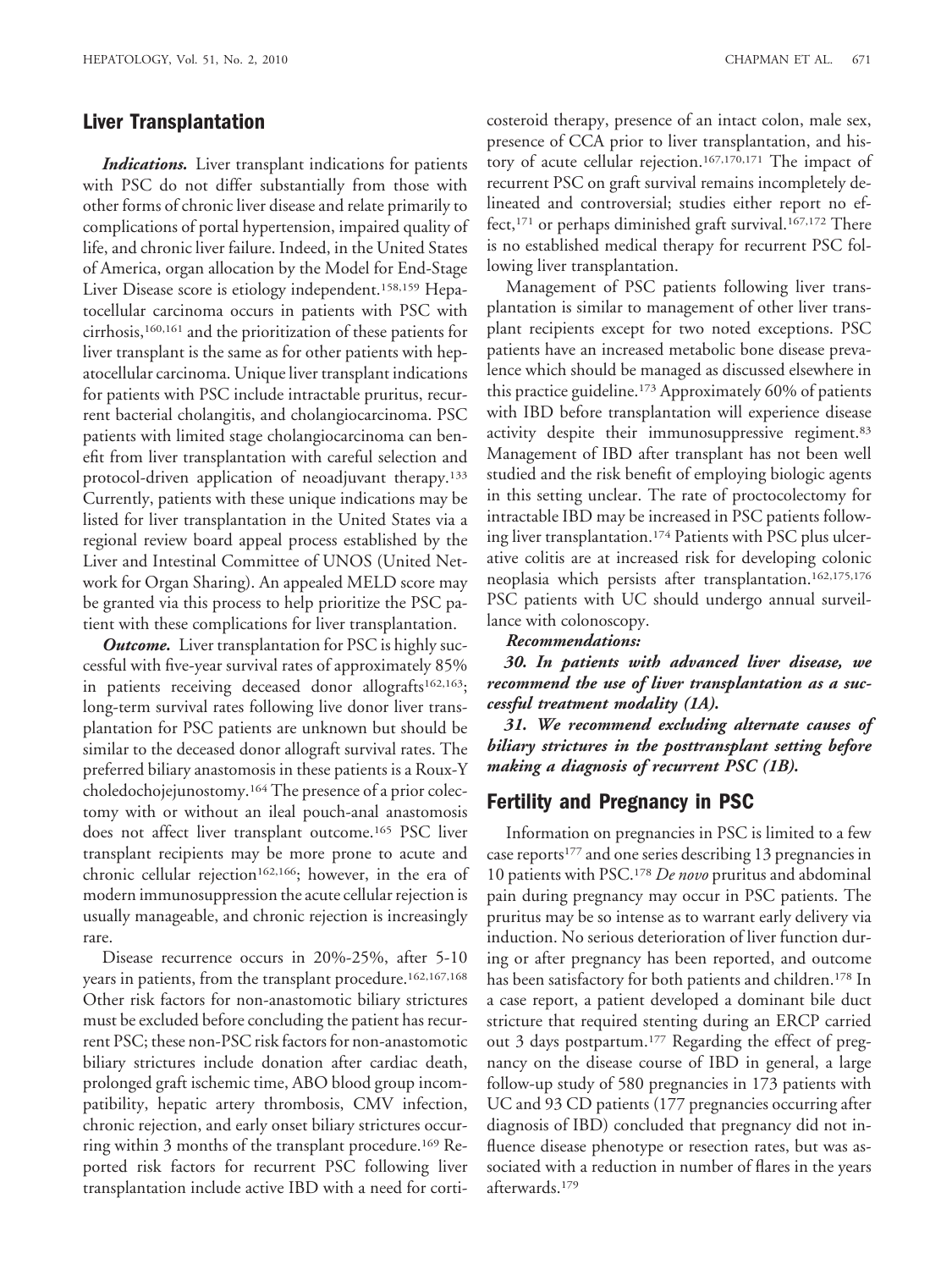PSC patients undergoing pregnancy should be closely monitored with regular blood tests and clinical assessment.177 In case of suspected bile duct obstruction, ultrasonography can be safely carried out. One should be reluctant to do MRC during the first trimester, but can perform this study in the second and third trimesters. ERC should be reserved for cases in which a need for endoscopic therapy is anticipated. Treatment of intrahepatic cholestasis of pregnancy with UDCA (10-15 mg/kg) has been promising, and no adverse effects in patients or newborns have been noted<sup>180</sup>; however, little information exists regarding the efficacy of UDCA on the pruritus of pregnant PSC patients.

# *Recommendations:*

*32. In female patients of childbearing age without portal hypertension, we recommend that pregnancy can be completed safely under close medical supervision (1C).*

# **Pediatric PSC**

PSC is relatively infrequent in children with a likely incidence less than 20% of that reported in adults.<sup>181</sup> In spite of this, PSC remains an important cause of morbidity and mortality in children, accounting for approximately 2% (223 of 11,322) of the liver transplants performed in children in the United States between 1988 and 2008.182 The five largest series of pediatric PSC total only 214 cases that were referred over an average of 16 years per center (i.e., two to three cases per year).33,34,36,183,184 These single-center reports all derive from transplant affiliated programs, so one must assume a bias toward more severe cases. This is especially relevant when considering issues related to prognosis. Development of an evidence based approach to the diagnosis and management of PSC in children is especially problematic given this relatively limited published data and an absence of controlled therapeutic trials. Thus pediatric hepatologists are reliant on data derived from experiences with adult patients, although caution must be exercised in application of these approaches. An urgent need exists for prospective multi-centered studies of PSC in children.

A number of lines of evidence suggest that PSC in children is different and not just an earlier stage in the disease process. Firstly, some inherited diseases and immunologic defects may produce a clinical picture like PSC. These entities usually present clinically during childhood and may have an expanded spectrum of disease, which includes milder variants that when unrecognized are labeled as PSC. For example, mild to moderate defects in the *ABCB4* (MDR3) gene are a likely cause of a number of cases of small duct PSC in children.185,186 Secondly, overlap syndrome of autoimmune hepatitis and PSC appears to be significantly more common in children. In some centers evaluation of the biliary system is a standard part of the evaluation of all children with autoimmune hepatitis and those with biliary disease are diagnosed as having autoimmune sclerosing cholangitis (ASC). In these centers ASC is felt to be part of a broad spectrum of autoimmune liver disease in children.<sup>36</sup> The exact criteria for diagnosis of autoimmune overlap in PSC are not well defined nor prospectively correlated with clinical course and/or therapeutic response. Next many reports show that children with PSC have higher serum  $ALT/AST$  and gamma glutamyltranspeptidase ( $\gamma GTP$ ) levels than their adult counterparts. This has been interpreted to be evidence of a distinct disease process. Finally, many of the important and potentially life-threatening sequelae of PSC, such as cholangiocarcinoma, are rarely observed in childhood.187 Thus many of the clinical approaches taken in adults related to these issues are of less importance in children.

**Diagnosis.** Measurement of  $\gamma$ GTP is important in identifying potential biliary disease in children, in light of elevated levels of alkaline phosphatase associated with bone growth.188 Serum aminotransferase elevations may be more significantly elevated in children.<sup>189</sup> MRC is an appropriate first biliary imaging approach in children and often circumvents the need for ERC.190 Liver biopsy may be of greater relevance in children, especially as it pertains to diagnosis of small duct PSC and in the identification of histologic features of autoimmune or immune-mediated disease.191 Universal recommendations for measurement of IgG4 and performance of colonoscopy are less clear-cut in children.

*Manifestations of PSC and Their Management.* Dominant strictures are uncommon in children. Their management should be similar to that recommended for adults, although the risk for cholangiocarcinoma is probably less. Bile acid binding resins or rifampin have been used in the management of pruritus related to cholestatic liver disease in children and may be useful in children with PSC.192,193 Evidence-based approaches to the management of portal hypertension in children are limited, although extrapolations have been made from consensus opinions regarding adults.194 Hepatic osteodystrophy can occur in children with chronic cholestasis, although approaches to monitoring and management are unclear. Periodic measurement of serum calcium, magnesium, phosphorus, 25-hydroxyvitamin D and PTH levels in children with clinical or biochemical evidence of cholestasis are warranted. Calcium and vitamin D supplementation should be instituted for documented deficiencies. Vitamin E and A status should also be monitored in children with chronic cholestasis with provision of appropriate supplementation. Bisphosphonate therapy in children remains controversial, thus there is no current rationale for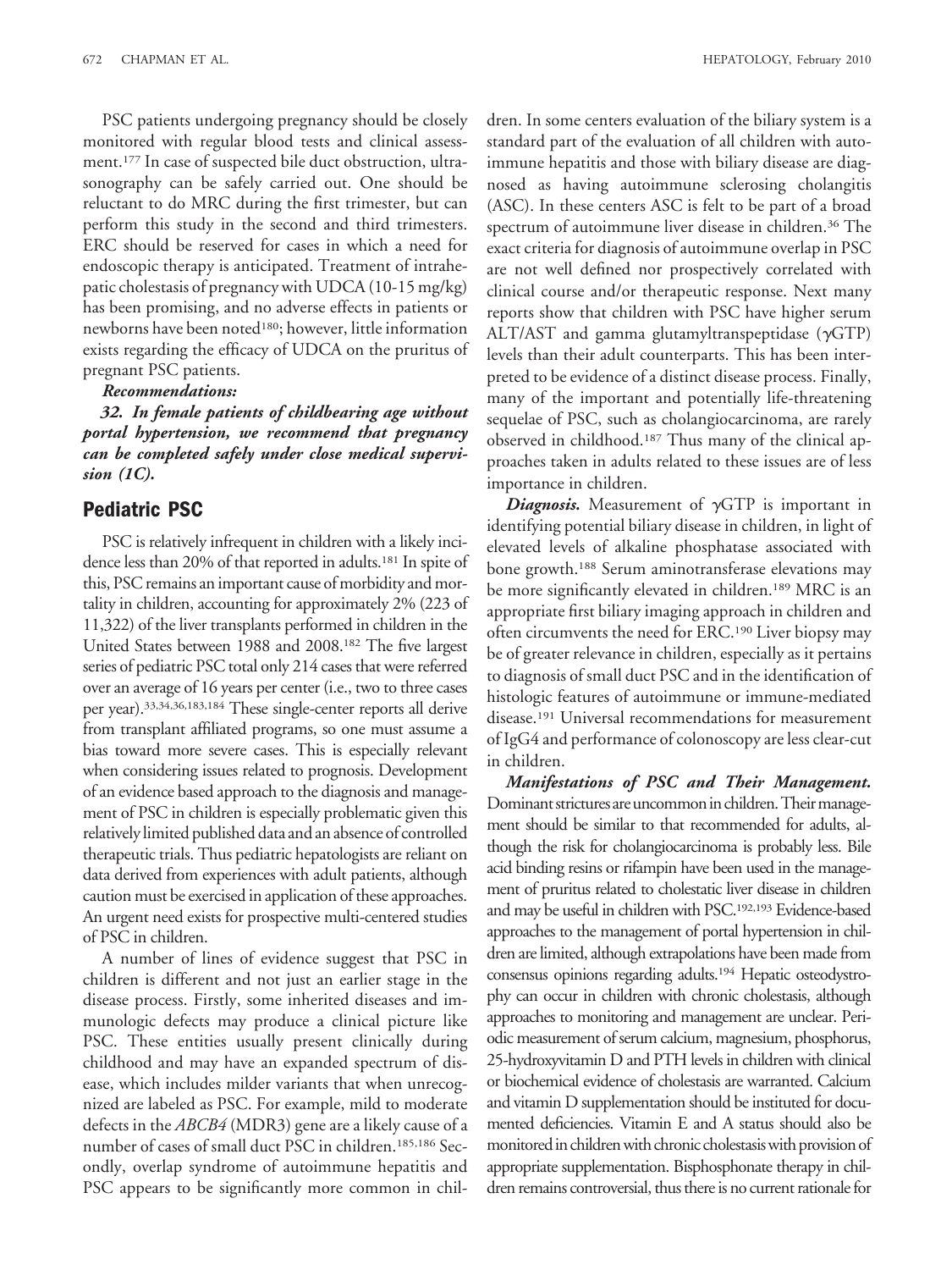routine monitoring bone mineral density in children with PSC.195

*Inflammatory Bowel Disease.* Inflammatory bowel disease was identified in 63% of the children in four major reports of pediatric PSC.34,36,183,184 More than two thirds of the cases were ulcerative colitis. Prevalence was higher in centers where surveillance colonoscopy was performed and 23% of the cases presented after the diagnosis of PSC. Detailed description of the course of the IBD in these children relative to children without PSC is not available therefore it is difficult to make evidence-based recommendations regarding the management of IBD in the setting of pediatric PSC. It seems reasonable to consider diagnostic full colonoscopy in children who are newly diagnosed with PSC and to have a low threshold for performing this procedure in children who have symptoms consistent with IBD (e.g., diarrhea, growth failure, anemia, etc.). Given the younger age of these patients and their reduced risk of colon cancer, it is more difficult to emphatically recommend on-going surveillance colonoscopy in children, especially in those younger than 16. In those children with IBD who are screened for biochemical evidence of liver disease a  $\gamma$ GTP level should be included in the testing.

*Gallbladder Disease and Cholangiocarcinoma.* Mass lesions of the gallbladder are rarely reported in children, thus annual US imaging of the gallbladder may not be warranted. Similarly CCA is uncommon in childhood.<sup>187</sup> Cross-sectional imaging and measurement of CA 19-9 might be useful in children with stricturing disease who are being considered for possible liver transplantation. Routine surveillance for CCA in children cannot be recommended based on evidence.

*Natural History.* Detailed prognostic models for the course of PSC in children are not available and it is unlikely that one could apply adult models to children. Out of 185 children in the five largest case-series, 39 were reported to require liver transplantation. Certainly these series are biased toward more advanced cases because all of these centers are active liver transplant programs. Common sense suggests that the prognosis is worse in children who present with evidence of cirrhosis or decompensated disease.34 The impact on natural history of medical therapy or the presence of overlap syndrome is not clear from existing reports.

*Specific Medical Therapy.* In light of the potential differences between pediatric and adult disease, it is difficult to make firm recommendations about the use of UDCA, corticosteroids or immunosuppressants. Caution should be exercised in using UDCA at a dose greater than 20 mg/kg/day. Full disclosure of adult experiences with UDCA to the families of children with PSC is recommended before employing this therapy. Overlapping autoimmune disease has been reported to be more common in children, however the exact diagnostic criteria that indicate the use of corticosteroids and/or immunosuppressants need to be determined. Based on current evidence, it is reasonable to attempt a trial of corticosteroids with or without azathioprine if liver histology shows interface hepatitis, IgG levels are elevated, and autoimmune markers are present.

*Liver Transplantation.* As in adults, liver transplantation is a successful treatment modality for advanced liver disease.196 Recurrent PSC and/or AIH have been reported after successful liver transplantation for PSC. Heightened monitoring for this phenomenon and for rejection is warranted in children. Enhanced surveillance for colon cancer via annual colonoscopy in adolescents with PSC and IBD is a reasonable approach.

#### *Recommendations:*

*33. In children liver biopsy should be used to diagnose overlap syndrome with PSC and autoimmune hepatitis (1B).*

*34. In children with overlap syndrome, we recommend the use of immunosuppressive agents for medical therapy (1B).*

*35. We recommend against the use of screening and surveillance procedures for detecting biliary tract cancer in children with PSC; approaches to colorectal cancer screening in children with IBD should not be influenced by the diagnosis of PSC (1B).*

*36. In children with end-stage liver disease from PSC, we recommend the use of liver transplantation as effective therapy (1A).*

*Acknowledgment:* This practice guideline was produced in collaboration with the Practice Guidelines Committee of the American Association for the Study of Liver Diseases. This committee provided extensive peer review of the manuscript. Members of the Practice Guidelines Committee include Jayant A. Talwalkar, M.D., M.P.H. (Chair); Anna Mae Diehl, M.D. (Board Liaison); Jeffrey H. Albrecht, M.D.; Amanda DeVoss, M.M.S., P.A.-C.; José Franco, M.D.; Stephen A. Harrison, M.D.; Kevin Korenblat, M.D.; Simon C. Ling, M.B.Ch.B.; Lawrence U. Liu, M.D.; Paul Martin, M.D.; Kim M. Olthoff, M.D.; Robert S. O'Shea, M.D.; Nancy Reau, M.D.; Adnan Said, M.D.; Margaret C. Shuhart, M.D., M.S.; and Kerry N. Whitt, M.D.

# **References**

- 1. Eddy DM. A Manual for Assessing Health Care Practices and Designing Practice Guidelines. Philadelphia, PA: American College of Physicians; 1996:1-126.
- 2. Position and policy statement: American Gastroenterological Association policy statement on the use of medical practice guidelines by managed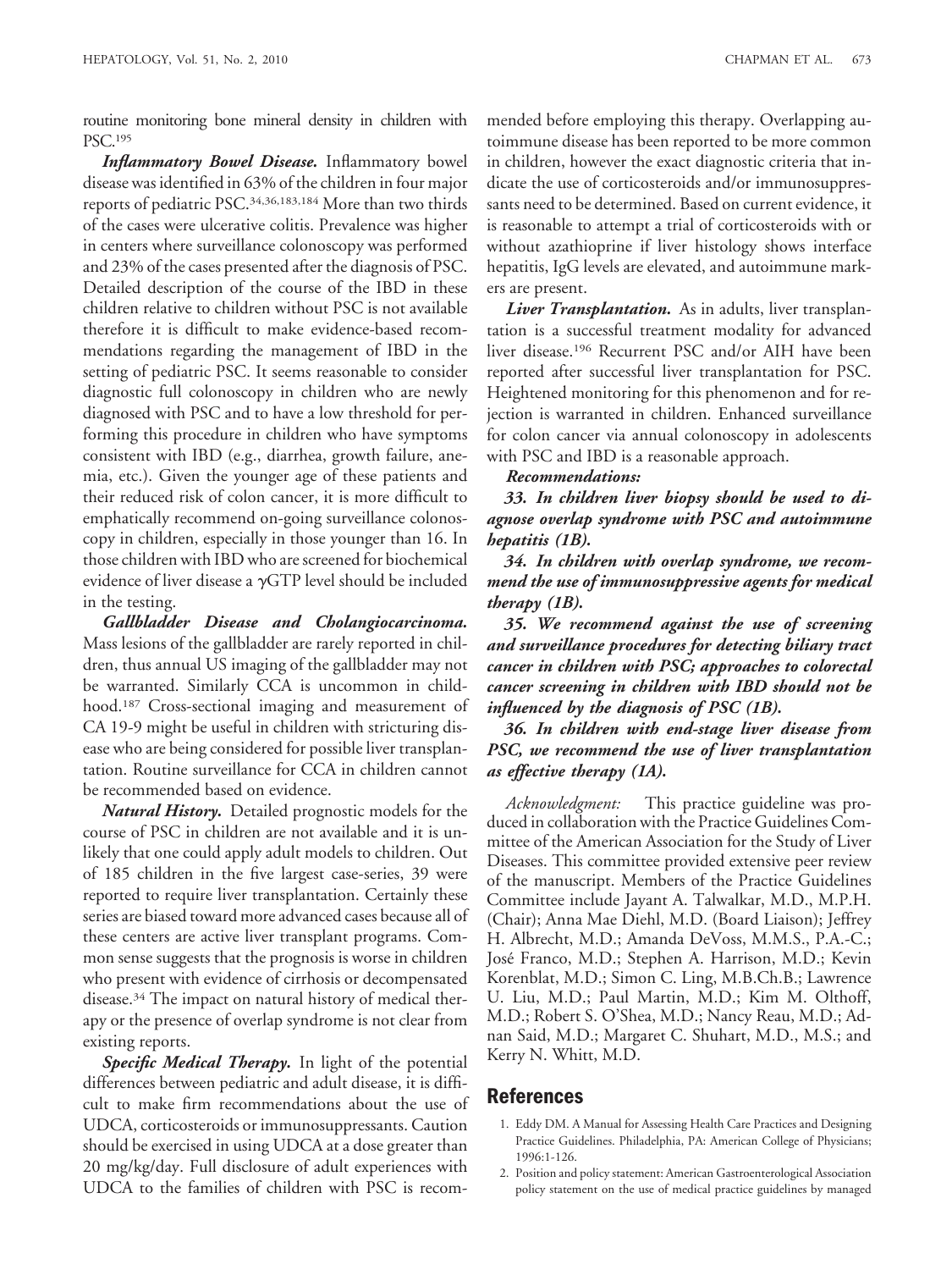care organizations and insurance carriers. Gastroenterology 1995;108: 925-926.

- 3. Guyatt GH, Oxman AD, Vist GE, Kunz R, Falck-Ytter Y, Alonso-Coello P, et al. GRADE: an emerging consensus on rating quality of evidence and strength of recommendations. BMJ 2008;336:924-926.
- 4. Maggs JR, Chapman RW. An update on primary sclerosing cholangitis. Curr Opin Gastroenterol 2008;24:377-383.
- 5. Tischendorf JJ, Hecker H, Kruger M, Manns MP, Meier PN. Characterization, outcome, and prognosis in 273 patients with primary sclerosing cholangitis: A single center study. Am J Gastroenterol 2007;102:107- 114.
- 6. Bjornsson E, Olsson R, Bergquist A, Lindgren S, Braden B, Chapman RW, et al. The natural history of small-duct primary sclerosing cholangitis. Gastroenterology 2008;134:975-980.
- 7. Gohlke F, Lohse AW, Dienes HP, Lohr H, Marker-Hermann E, Gerken G, et al. Evidence for an overlap syndrome of autoimmune hepatitis and primary sclerosing cholangitis. J Hepatol 1996;24:699-705.
- 8. Abdalian R, Heathcote EJ. Sclerosing cholangitis: a focus on secondary causes. HEPATOLOGY 2006;44:1063-1074.
- 9. Webster GJ, Pereira SP, Chapman RW. Autoimmune pancreatitis/IgG4 associated cholangitis and primary sclerosing cholangitis–overlapping or separate diseases? J Hepatol 2009;51:398-402.
- 10. Broome U, Olsson R, Loof L, Bodemar G, Hultcrantz R, Danielsson A, et al. Natural history and prognostic factors in 305 Swedish patients with primary sclerosing cholangitis. Gut 1996;38:610-615.
- 11. Beuers U, Spengler U, Kruis W, Aydemir U, Wiebecke B, Heldwein W, et al. Ursodeoxycholic acid for treatment of primary sclerosing cholangitis: a placebo-controlled trial. HEPATOLOGY 1992;16:707-714.
- 12. Bambha K, Kim WR, Talwalkar J, Torgerson H, Benson JT, Therneau TM, et al. Incidence, clinical spectrum, and outcomes of primary sclerosing cholangitis in a United States community. Gastroenterology 2003; 125:1364-1369.
- 13. Chapman RW, Arborgh BA, Rhodes JM, Summerfield JA, Dick R, Scheuer PJ, et al. Primary sclerosing cholangitis: a review of its clinical features, cholangiography, and hepatic histology. Gut 1980;21:870-877.
- 14. Boberg KM, Fausa O, Haaland T, Holter E, Mellbye OJ, Spurkland A, et al. Features of autoimmune hepatitis in primary sclerosing cholangitis: an evaluation of 114 primary sclerosing cholangitis patients according to a scoring system for the diagnosis of autoimmune hepatitis. HEPATOLOGY 1996;23:1369-1376.
- 15. Hov JR, Boberg KM, Karlsen TH. Autoantibodies in primary sclerosing cholangitis. World J Gastroenterol 2008;14:3781-3791.
- 16. van de Meeberg PC, Portincasa P, Wolfhagen FH, van Erpecum KJ, VanBerge-Henegouwen GP. Increased gall bladder volume in primary sclerosing cholangitis. Gut 1996;39:594-599.
- 17. Said K, Glaumann H, Bergquist A. Gallbladder disease in patients with primary sclerosing cholangitis. J Hepatol 2008;48:598-605.
- 18. Campbell WL, Ferris JV, Holbert BL, Thaete FL, Baron RL. Biliary tract carcinoma complicating primary sclerosing cholangitis: evaluation with CT, cholangiography, US, and MR imaging. Radiology 1998;207:41- 50.
- 19. Ament AE, Haaga JR, Wiedenmann SD, Barkmeier JD, Morrison SC. Primary sclerosing cholangitis: CT findings. J Comput Assist Tomogr 1983;7:795-800.
- 20. Campbell WL, Peterson MS, Federle MP, Siqueira ES, Slivka A, Grazioli L, et al. Using CT and cholangiography to diagnose biliary tract carcinoma complicating primary sclerosing cholangitis. AJR Am J Roentgenol 2001;177:1095-1100.
- 21. Dodd GD 3rd, Baron RL, Oliver JH 3rd, Federle MP. End-stage primary sclerosing cholangitis: CT findings of hepatic morphology in 36 patients. Radiology 1999;211:357-362.
- 22. Johnson KJ, Olliff JF, Olliff SP. The presence and significance of lymphadenopathy detected by CT in primary sclerosing cholangitis. Br J Radiol 1998;71:1279-1282.
- 23. MacCarty RL, LaRusso NF, Wiesner RH, Ludwig J. Primary sclerosing cholangitis: findings on cholangiography and pancreatography. Radiology 1983;149:39-44.
- 24. Lee YM, Kaplan MM. Primary sclerosing cholangitis. N Engl J Med 1995;332:924-933.
- 25. Bangarulingam SY, Gossard AA, Petersen BT, Ott BJ, Lindor KD. Complications of endoscopic retrograde cholangiopancreatography in primary sclerosing cholangitis. Am J Gastroenterol 2009;104:855-860.
- 26. Berstad AE, Aabakken L, Smith HJ, Aasen S, Boberg KM, Schrumpf E. Diagnostic accuracy of magnetic resonance and endoscopic retrograde cholangiography in primary sclerosing cholangitis. Clin Gastroenterol Hepatol 2006;4:514-520.
- 27. Angulo P, Pearce DH, Johnson CD, Henry JJ, LaRusso NF, Petersen BT, et al. Magnetic resonance cholangiography in patients with biliary disease: its role in primary sclerosing cholangitis. J Hepatol 2000;33:520- 527.
- 28. Burak KW, Angulo P, Lindor KD. Is there a role for liver biopsy in primary sclerosing cholangitis? Am J Gastroenterol 2003;98:1155-1158.
- 29. el-Shabrawi M, Wilkinson ML, Portmann B, Mieli-Vergani G, Chong SK, Williams R, et al. Primary sclerosing cholangitis in childhood. Gastroenterology 1987;92:1226-1235.
- 30. Minuk GY, Sutherland LR, Pappas G, Kelly JK, Martin SE. Autoimmune chronic active hepatitis (lupoid hepatitis) and primary sclerosing cholangitis in two yound adult females. Can J Gastroenterol 1988;2:22- 27.
- 31. Rabinovitz M, Demetris AJ, Bou-Abboud CF, Van Thiel DH. Simultaneous occurrence of primary sclerosing cholangitis and autoimmune chronic active hepatitis in a patient with ulcerative colitis. Dig Dis Sci 1992;37:1606-1611.
- 32. Lawrence SP, Sherman KE, Lawson JM, Goodman ZD. A 39 year old man with chronic hepatitis. Semin Liver Dis 1994;14:97-105.
- 33. Debray D, Pariente D, Urvoas E, Hadchouel M, Bernard O. Sclerosing cholangitis in children. J Pediatr 1994;124:49-56.
- 34. Wilschanski M, Chait P, Wade JA, Davis L, Corey M, St Louis P, et al. Primary sclerosing cholangitis in 32 children: clinical, laboratory, and radiographic features, with survival analysis. HEPATOLOGY 1995;22: 1415-1422.
- 35. McNair AN, Moloney M, Portmann BC, Williams R, McFarlane IG. Autoimmune hepatitis overlapping with primary sclerosing cholangitis in five cases. Am J Gastroenterol 1998;93:777-784.
- 36. Gregorio GV, Portmann B, Karani J, Harrison P, Donaldson PT, Vergani D, et al. Autoimmune hepatitis/sclerosing cholangitis overlap syndrome in childhood: a 16-year prospective study. HEPATOLOGY 2001;33: 544-553.
- 37. Al-Chalabi T, Portmann BC, Bernal W, McFarlane IG, Heneghan MA. Autoimmune hepatitis overlap syndromes: an evaluation of treatment response, long-term outcome and survival. Aliment Pharmacol Ther 2008;28:209-220.
- 38. Alvarez F, Berg PA, Bianchi FB, Bianchi L, Burroughs AK, Cancado EL, et al. International Autoimmune Hepatitis Group Report: review of criteria for diagnosis of autoimmune hepatitis. J Hepatol 1999;31:929-938.
- 39. Beuers U, Rust C. Overlap syndromes. Semin Liver Dis 2005;25:311- 320.
- 40. van Buuren HR, van Hoogstraten HJE, Terkivatan T, Schalm SW, Vleggaar FP. High prevalence of autoimmune hepatitis among patients with primary sclerosing cholangitis. J Hepatol 2000;33:543-548.
- 41. Kaya M, Angulo P, Lindor KD. Overlap of autoimmune hepatitis and primary sclerosing cholangitis: an evaluation of a modified scoring system. J Hepatol 2000;33:537-542.
- 42. Floreani A, Rizzotto ER, Ferrara F, Carderi I, Caroli D, Blasone L, et al. Clinical course and outcome of autoimmune hepatitis/primary sclerosing cholangitis overlap syndrome. Am J Gastroenterol 2005;100:1516-1522.
- 43. Kamisawa T, Egawa N, Tsuruta K, Okamoto A, Funata N. Primary sclerosing cholangitis may be overestimated in Japan. J Gastroenterol 2005;40:318-319.
- 44. Bjornsson E, Chari ST, Smyrk TC, Lindor K. Immunoglobulin G4 associated cholangitis: description of an emerging clinical entity based on review of the literature. HEPATOLOGY 2007;45:1547-1554.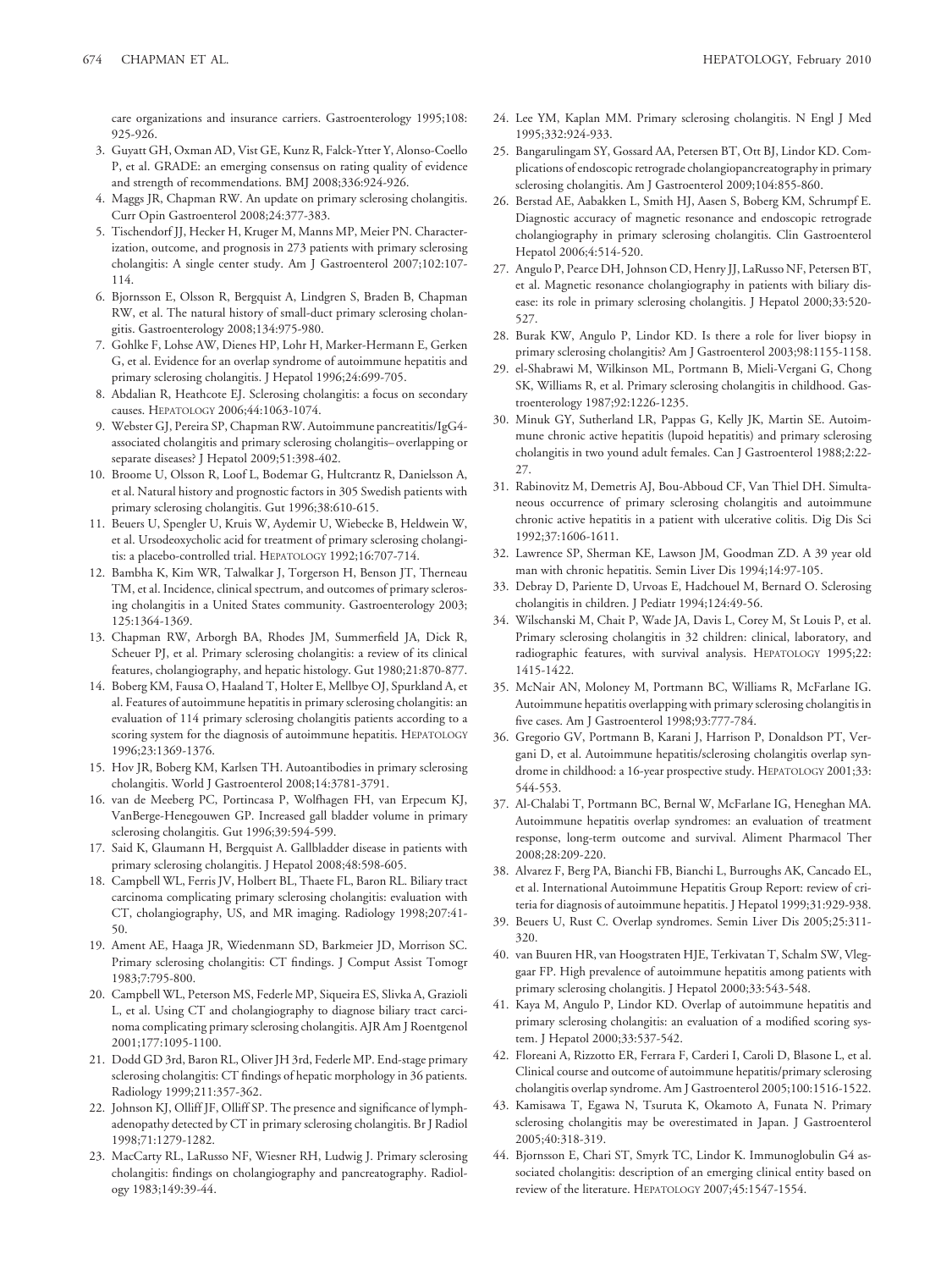- 45. Mendes FD, Jorgensen R, Keach J, Katzmann JA, Smyrk T, Donlinger J, et al. Elevated serum IgG4 concentration in patients with primary sclerosing cholangitis. Am J Gastroenterol 2006;101:2070-2075.
- 46. Stiehl A, Rudolph G, Kloters-Plachky P, Sauer P, Walker S. Development of dominant bile duct stenoses in patients with primary sclerosing cholangitis treated with ursodeoxycholic acid: outcome after endoscopic treatment. J Hepatol 2002;36:151-156.
- 47. Bjornsson E, Lindqvist-Ottosson J, Asztely M, Olsson R. Dominant strictures in patients with primary sclerosing cholangitis. Am J Gastroenterol 2004;99:502-508.
- 48. Okolicsanyi L, Fabris L, Viaggi S, Carulli N, Podda M, Ricci G. Primary sclerosing cholangitis: clinical presentations, natural history and prognostic variables: an Italian multicenter study. Eur J Gastroenterol Hepatol 1996;8:685-691.
- 49. Lindberg B, Arnelo U, Bergquist A, Thorne A, Hjerpe A, Granqvist S, et al. Diagnosis of biliary strictures in conjunction with endoscopic retrograde cholangiopancreaticography, with special reference to patients with primary sclerosing cholangitis. Endoscopy 2002;34:909-916.
- 50. Wiesner RH, Grambsch PM, Dickson ER, Ludwig J, MacCarty RL, Hunter EB, et al. Primary sclerosing cholangitis: natural history, prognostic factors and survival analysis. HEPATOLOGY 1989;10:430-436.
- 51. May GR, Bender CE, LaRusso NF, Wiesner RH. Nonoperative dilatation of dominant strictures in primary sclerosing cholangitis. AJR Am J Roentgenol 1985;145:1061-1064.
- 52. Kaya M, Petersen BT, Angulo P, Baron TH, Andrews JC, Gostout CJ, et al. Balloon dilation compared to stenting of dominant strictures in primary sclerosing cholangitis. Am J Gastroenterol 2001;96:1059-1066.
- 53. Ahrendt SA, Pitt HA, Kalloo AN, Venbrux AC, Klein AS, Herlong HF, et al. Primary sclerosing cholangitis: resect, dilate, or transplant? Ann Surg 1998;227:412-423.
- 54. Gaing AA, Geders JM, Cohen SA, Siegel JH. Endoscopic management of primary sclerosing cholangitis: review, and report of an open series. Am J Gastroenterol 1993;88:2000-2008.
- 55. Johnson GK, Geenen JE, Venu RP, Schmalz MJ, Hogan WJ. Endoscopic treatment of biliary tract strictures in sclerosing cholangitis: a larger series and recommendations for treatment. Gastrointest Endosc 1991;37:38- 43.
- 56. Gaing AA, Geders JM, Cohen SA, Siegel JH. Endoscopic therapy for primary sclerosing cholangitis: Report of an ongoing series. Gastrointest Endosc 1992;38:261-262.
- 57. Kalloo AN. Primary sclerosing cholangitis: an overview. In: Cameron JL, ed. Current Surgical Therapy. 7th ed. St. Louis, MO: Mosby; 2001:474- 476.
- 58. Baluyut AR, Sherman S, Lehman GA, Hoen H, Chalasani N. Impact of endoscopic therapy on the survival of patients with primary sclerosing cholangitis. Gastrointest Endosc 2001;53:308-312.
- 59. Gluck M, Cantone NR, Brandabur JJ, Patterson DJ, Bredfeldt JE, Kozarek RA. A twenty-year experience with endoscopic therapy for symptomatic primary sclerosing cholangitis. J Clin Gastroenterol 2008;42:1032- 1039.
- 60. Myburgh JA. Surgical biliary drainage in primary sclerosing cholangitis. The role of the Hepp-Couinaud approach. Arch Surg 1994;129:1057- 1062.
- 61. Cameron JL, Pitt HA, Zinner MJ, Herlong HF, Kaufman SL, Boitnott JK, et al. Resection of hepatic duct bifurcation and transhepatic stenting for sclerosing cholangitis. Ann Surg 1988;207:614-622.
- 62. Pawlick TM, Olbrecht VA, Pitt HA, Gleisner AL, Choti MA, Schulick RD, et al. Primary sclerosing cholangitis: role of extrahepatic biliary resection. J Am Coll Surg 2008;206:822-830.
- 63. Bjornsson ES, Kilander AF, Olsson RG. Bile duct bacterial isolates in primary sclerosing cholangitis and certain other forms of cholestasis–a study of bile cultures from ERCP. Hepatogastroenterology 2000;47: 1504-1508.
- 64. Boomkens SY, de Rave S, Pot RG, Egberink HF, Penning LC, Rothuizen J, et al. The role of Helicobacter spp. in the pathogenesis of primary biliary cirrhosis and primary sclerosing cholangitis. FEMS Immunol Med Microbiol 2005;44:221-225.
- 65. Kaplan GG, Laupland KB, Butzner D, Urbanski SJ, Lee SS. The burden of large and small duct primary sclerosing cholangitis in adults and children: a population-based analysis. Am J Gastroenterol 2007;102:1042- 1049.
- 66. Pohl J, Ring A, Stremmel W, Stiehl A. The role of dominant stenoses in bacterial infections of bile ducts in primary sclerosing cholangitis. Eur J Gastroenterol Hepatol 2006;18:69-74.
- 67. Abraham SC, Kamath PS, Eghtesad B, Demetris AJ, Krasinskas AM. Liver transplantation in precirrhotic biliary tract disease: Portal hypertension is frequently associated with nodular regenerative hyperplasia and obliterative portal venopathy. Am J Surg Pathol 2006;30:1454-1461.
- 68. Lindor KD, Gershwin ME, Poupon R, Kaplan M, Bergasa NV, Heathcote EJ. Primary biliary cirrhosis. HEPATOLOGY 2009;50:291-308.
- 69. Zein CO, Lindor KD, Angulo P. Prevalence and predictors of esophageal varices in patients with primary sclerosing cholangitis. HEPATOLOGY 2004;39:204-210.
- 70. Zapata-Colindres JC, Montano-Loza A, Zepeda-Gomez S, Uscanga L. Predictive factors for portal hypertension in patients with primary sclerosing cholangitis [in Spanish]. Gastroenterol Hepatol 2006;29:7-10.
- 71. Garcia-Tsao G, Sanyal AJ, Grace ND, Carey W. Prevention and management of gastroesophageal varices and variceal hemorrhage in cirrhosis. HEPATOLOGY 2007;46:922-938.
- 72. Angulo P, Therneau TM, Jorgensen A, DeSotel CK, Egan KS, Dickson ER, et al. Bone disease in patients with primary sclerosing cholangitis: prevalence, severity and prediction of progression. J Hepatol 1998;29: 729-735.
- 73. Campbell MS, Lichtenstein GR, Rhim AD, Pazianas M, Faust T. Severity of liver disease does not predict osteopenia or low bone mineral density in primary sclerosing cholangitis. Liver Int 2005;25:311-316.
- 74. Collier J. Bone disorders in chronic liver disease. HEPATOLOGY 2007;46: 1271-1278.
- 75. Zein CO, Jorgensen RA, Clarke B, Wenger DE, Keach JC, Angulo P, et al. Alendronate improves bone mineral density in primary biliary cirrhosis: a randomized placebo-controlled trial. HEPATOLOGY 2005;42:762- 771.
- 76. Fausa O, Schrumpf E, Elgjo K. Relationship of inflammatory bowel disease and primary sclerosing cholangitis. Semin Liver Dis 1991;11:31- 39.
- 77. Loftus EV Jr, Harewood GC, Loftus CG, Tremaine WJ, Harmsen WS, Zinsmeister AR, et al. PSC-IBD: a unique form of inflammatory bowel disease associated with primary sclerosing cholangitis. Gut 2005;54:91- 96.
- 78. Rasmussen HH, Fallingborg JF, Mortensen PB, Vyberg M, Tage-Jensen U, Rasmussen SN. Hepatobiliary dysfunction and primary sclerosing cholangitis in patients with Crohn's disease. Scand J Gastroenterol 1997; 32:604-610.
- 79. Broome U, Bergquist A. Primary sclerosing cholangitis, inflammatory bowel disease, and colon cancer. Semin Liver Dis 2006;26:31-41.
- 80. Kitiyakara T, Chapman RW. Chemoprevention and screening in primary sclerosing cholangitis. Postgrad Med J 2008;84:228-237.
- 81. Aadland E, Schrumpf E, Fausa O, Elgjo K, Heilo A, Aakhus T,et al. Primary sclerosing cholangitis: a long-term follow-up study. Scand J Gastroenterol 1987;22:655-664.
- 82. Schrumpf E, Elgjo K, Fausa O, Gjone E, Kolmannskog F, Ritland S. Sclerosing cholangitis in ulcerative colitis. Scand J Gastroenterol 1980; 15:689-697.
- 83. Verdonk RC, Dijkstra G, Haagsma EB, Shostrom VK, Van den Berg AP, Kleibeuker JH, et al. Inflammatory bowel disease after liver transplantation: risk factors for recurrence and de novo disease. Am J Transplant 2006;6:1422-1429.
- 84. Faubion WA Jr, Loftus EV, Sandborn WJ, Freese DK, Perrault J. Pediatric "PSC-IBD": a descriptive report of associated inflammatory bowel disease among pediatric patients with psc. J Pediatr Gastroenterol Nutr 2001;33:296-300.
- 85. Lundqvist K, Broome U. Differences in colonic disease activity in patients with ulcerative colitis with and without primary sclerosing cholangitis: a case control study. Dis Colon Rectum 1997;40:451-456.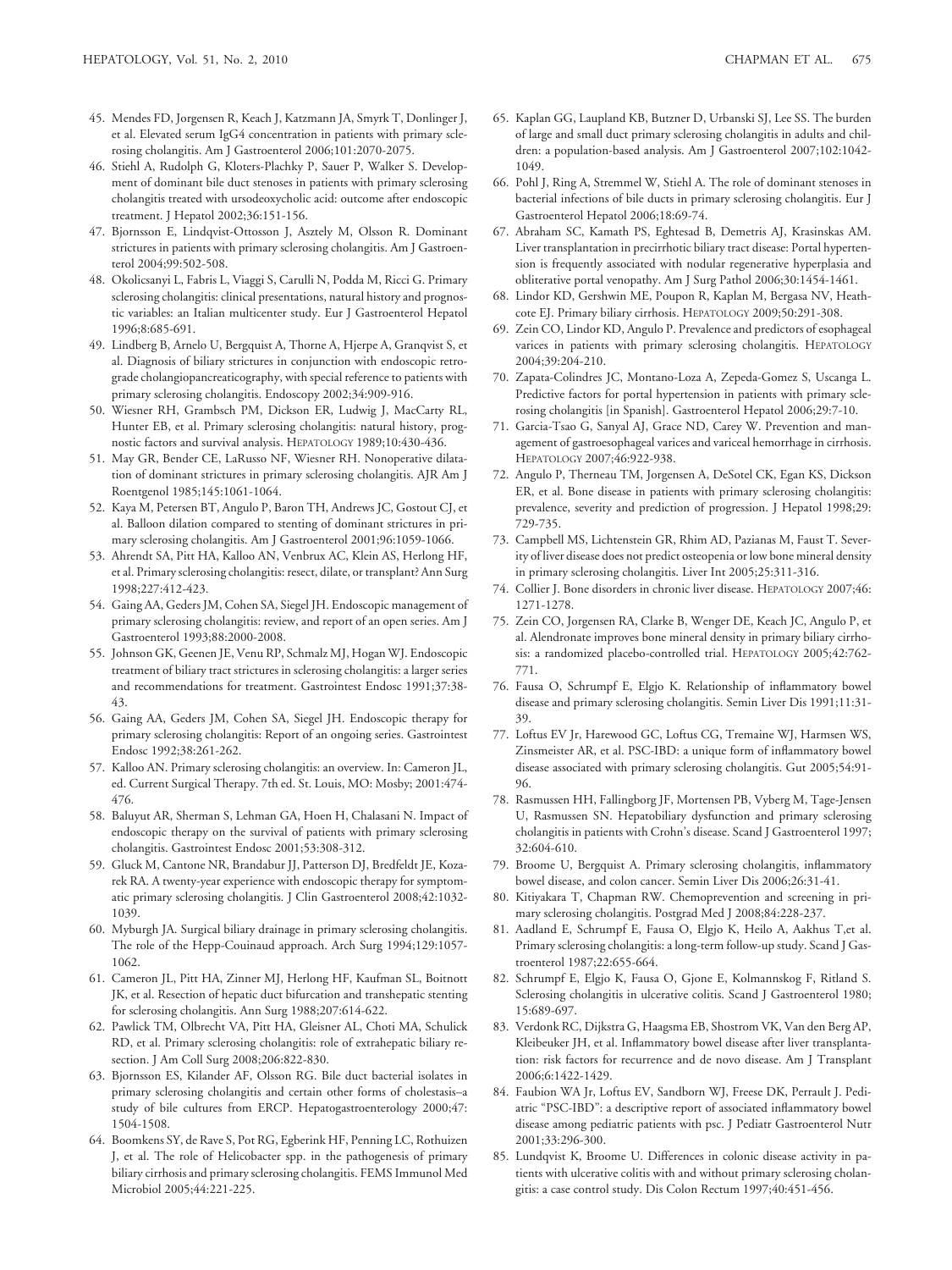- 86. Kartheuser AH, Dozois RR, LaRusso NF, Wiesner RH, Ilstrup DM, Schleck CD. Comparison of surgical treatment of ulcerative colitis associated with primary sclerosing cholangitis: ileal pouch-anal anastomosis versus Brooke ileostomy. Mayo Clin Proc 1996;71:748-756.
- 87. Penna C, Dozois R, Tremaine W, Sandborn W, LaRusso N, Schleck C, et al. Pouchitis after ileal pouch-anal anastomosis for ulcerative colitis occurs with increased frequency in patients with associated primary sclerosing cholangitis. Gut 1996;38:234-239.
- 88. Stahlberg D, Veress B, Tribukait B, Broome U. Atrophy and neoplastic transformation of the ileal pouch mucosa in patients with ulcerative colitis and primary sclerosing cholangitis: a case control study. Dis Colon Rectum 2003;46:770-778.
- 89. Eaden JA, Mayberry JF. Guidelines for screening and surveillance of asymptomatic colorectal cancer in patients with inflammatory bowel disease. Gut 2002;51(Suppl. 5):V10-V12.
- 90. Bansal P, Sonnenberg A. Risk factors of colorectal cancer in inflammatory bowel disease. Am J Gastroenterol 1996;91:44-48.
- 91. Brentnall TA, Haggitt RC, Rabinovitch PS, Kimmey MB, Bronner MP, Levine DS, et al. Risk and natural history of colonic neoplasia in patients with primary sclerosing cholangitis and ulcerative colitis. Gastroenterology 1996;110:331-338.
- 92. Kornfeld D, Ekbom A, Ihre T. Is there an excess risk for colorectal cancer in patients with ulcerative colitis and concomitant primary sclerosing cholangitis? A population based study. Gut 1997;41:522-525.
- 93. Shetty K, Rybicki L, Brzezinski A, Carey WD, Lashner BA. The risk for cancer or dysplasia in ulcerative colitis patients with primary sclerosing cholangitis. Am J Gastroenterol 1999;94:1643-1649.
- 94. Soetikno RM, Lin OS, Heidenreich PA, Young HS, Blackstone MO. Increased risk of colorectal neoplasia in patients with primary sclerosing cholangitis and ulcerative colitis: a meta-analysis. Gastrointest Endosc 2002;56:48-54.
- 95. Brackmann S, Andersen SN, Aamodt G, Langmark F, Clausen OP, Aadland E, et al. Relationship between clinical parameters and the colitiscolorectal cancer interval in a cohort of patients with colorectal cancer in inflammatory bowel disease. Scand J Gastroenterol 2008:1-10.
- 96. Jayaram H, Satsangi J, Chapman RW. Increased colorectal neoplasia in chronic ulcerative colitis complicated by primary sclerosing cholangitis: fact or fiction? Gut 2001;48:430-434.
- 97. Vleggaar FP, Lutgens MW, Claessen MM. Review article: The relevance of surveillance endoscopy in long-lasting inflammatory bowel disease. Aliment Pharmacol Ther 2007;26(Suppl. 2):47-52.
- 98. Kaplan GG, Heitman SJ, Hilsden RJ, Urbanski S, Myers RP, Lee SS, et al. Population-based analysis of practices and costs of surveillance for colonic dysplasia in patients with primary sclerosing cholangitis and colitis. Inflamm Bowel Dis 2007;13:1401-1407.
- 99. Pardi DS, Loftus EV Jr, Kremers WK, Keach J, Lindor KD. Ursodeoxycholic acid as a chemopreventive agent in patients with ulcerative colitis and primary sclerosing cholangitis. Gastroenterology 2003;124:889-893.
- 100. Tung BY, Emond MJ, Haggitt RC, Bronner MP, Kimmey MB, Kowdley KV, et al. Ursodiol use is associated with lower prevalence of colonic neoplasia in patients with ulcerative colitis and primary sclerosing cholangitis. Ann Intern Med 2001;134:89-95.
- 101. Wolf JM, Rybicki LA, Lashner BA. The impact of ursodeoxycholic acid on cancer, dysplasia and mortality in ulcerative colitis patients with primary sclerosing cholangitis. Aliment Pharmacol Ther 2005;22:783-788.
- 102. Lindor KD, Kowdley KV, Luketic VA, Harrison ME, McCashland T, Befeler AS, et al. High-dose ursodeoxycholic acid for the treatment of primary sclerosing cholangitis. HEPATOLOGY 2009;50:808-814.
- 103. Wiesner RH, LaRusso NF, Dozois RR, Beaver SJ. Peristomal varices after proctocolectomy in patients with primary sclerosing cholangitis. Gastroenterology 1986;90:316-322.
- 104. Gorgun E, Remzi FH, Manilich E, Preen M, Shen B, Fazio VW. Surgical outcome in patients with primary sclerosing cholangitis undergoing ileal pouch-anal anastomosis: a case-control study. Surgery 2005;138:631- 637; discussion 637– 639.
- 105. Brandt DJ, MacCarty RL, Charboneau JW, LaRusso NF, Wiesner RH, Ludwig J. Gallbladder disease in patients with primary sclerosing cholangitis. AJR Am J Roentgenol 1988;150:571-574.
- 106. Buckles DC, Lindor KD, Larusso NF, Petrovic LM, Gores GJ. In primary sclerosing cholangitis, gallbladder polyps are frequently malignant. Am J Gastroenterol 2002;97:1138-1142.
- 107. Lewis JT, Talwalkar JA, Rosen CB, Smyrk TC, Abraham SC. Prevalence and risk factors for gallbladder neoplasia in patients with primary sclerosing cholangitis: evidence for a metaplasia-dysplasia-carcinoma sequence. Am J Surg Pathol 2007;31:907-913.
- 108. Bergquist A, Ekbom A, Olsson R, Kornfeldt D, Loof L, Danielsson A, et al. Hepatic and extrahepatic malignancies in primary sclerosing cholangitis. J Hepatol 2002;36:321-327.
- 109. Burak K, Angulo P, Pasha TM, Egan K, Petz J, Lindor KD. Incidence and risk factors for cholangiocarcinoma in primary sclerosing cholangitis. Am J Gastroenterol 2004;99:523-526.
- 110. Claessen MM, Vleggaar FP, Tytgat KM, Siersema PD, van Buuren HR. High lifetime risk of cancer in primary sclerosing cholangitis. J Hepatol 2009;50:158-164.
- 111. Miros M, Kerlin P, Walker N, Harper J, Lynch S, Strong R. Predicting cholangiocarcinoma in patients with primary sclerosing cholangitis before transplantation. Gut 1991;32:1369-1373.
- 112. Farges O, Malassagne B, Sebagh M, Bismuth H. Primary sclerosing cholangitis: liver transplantation or biliary surgery. Surgery 1995;117: 146-155.
- 113. Lazaridis KN, Gores GJ. Primary sclerosing cholangitis and cholangiocarcinoma. Semin Liver Dis 2006;26:42-51.
- 114. Melum E, Karlsen TH, Schrumpf E, Bergquist A, Thorsby E, Boberg KM, et al. Cholangiocarcinoma in primary sclerosing cholangitis is associated with NKG2D polymorphisms. HEPATOLOGY 2008;47:90-96.
- 115. Boberg KM, Bergquist A, Mitchell S, Pares A, Rosina F, Broome U, et al. Cholangiocarcinoma in primary sclerosing cholangitis: risk factors and clinical presentation. Scand J Gastroenterol 2002;37:1205-1211.
- 116. Broome U, Lofberg R, Veress B, Eriksson LS. Primary sclerosing cholangitis and ulcerative colitis: evidence for increased neoplastic potential. HEPATOLOGY 1995;22:1404-1408.
- 117. Fevery J, Verslype C, Lai G, Aerts R, Van Steenbergen W. Incidence, diagnosis, and therapy of cholangiocarcinoma in patients with primary sclerosing cholangitis. Dig Dis Sci 2007;52:3123-3135.
- 118. Steinberg W. The clinical utility of the CA 19-9 tumor-associated antigen. Am J Gastroenterol 1990;85:350-355.
- 119. Nichols JC, Gores GJ, LaRusso NF, Wiesner RH, Nagorney DM, Ritts RE Jr. Diagnostic role of serum CA 19-9 for cholangiocarcinoma in patients with primary sclerosing cholangitis. Mayo Clin Proc 1993;68: 874-879.
- 120. Levy C, Lymp J, Angulo P, Gores GJ, Larusso N, Lindor KD. The value of serum CA 19-9 in predicting cholangiocarcinomas in patients with primary sclerosing cholangitis. Dig Dis Sci 2005;50:1734-1740.
- 121. Chalasani N, Baluyut A, Ismail A, Zaman A, Sood G, Ghalib R, et al. Cholangiocarcinoma in patients with primary sclerosing cholangitis: a multicenter case-control study. HEPATOLOGY 2000;31:7-11.
- 122. Charatcharoenwitthaya P, Enders FB, Halling KC, Lindor KD. Utility of serum tumor markers, imaging, and biliary cytology for detecting cholangiocarcinoma in primary sclerosing cholangitis. HEPATOLOGY 2008; 48:1106-1117.
- 123. Siqueira E, Schoen RE, Silverman W, Martin J, Rabinovitz M, Weissfeld JL, et al. Detecting cholangiocarcinoma in patients with primary sclerosing cholangitis. Gastrointest Endosc 2002;56:40-47.
- 124. Tischendorf JJ, Kruger M, Trautwein C, Duckstein N, Schneider A, Manns MP, et al. Cholangioscopic characterization of dominant bile duct stenoses in patients with primary sclerosing cholangitis. Endoscopy 2006; 38:665-669.
- 125. Moreno Luna LE, Kipp B, Halling KC, Sebo TJ, Kremers WK, Roberts LR, et al. Advanced cytologic techniques for the detection of malignant pancreatobiliary strictures. Gastroenterology 2006;131:1064-1072.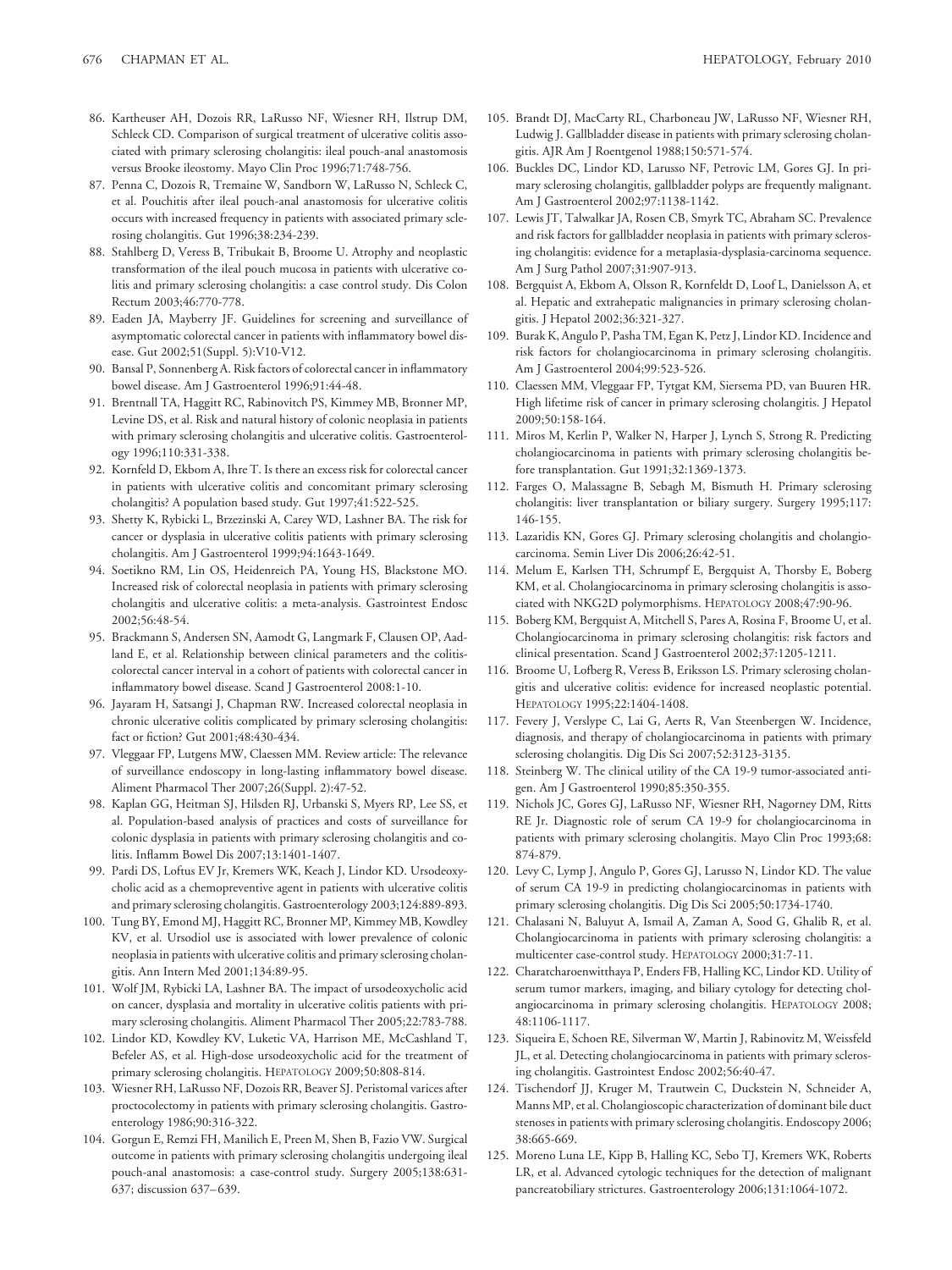- 126. Boberg KM, Jebsen P, Clausen OP, Foss A, Aabakken L, Schrumpf E. Diagnostic benefit of biliary brush cytology in cholangiocarcinoma in primary sclerosing cholangitis. J Hepatol 2006;45:568-574.
- 127. Keiding S, Hansen SB, Rasmussen HH, Gee A, Kruse A, Roelsgaard K, et al. Detection of cholangiocarcinoma in primary sclerosing cholangitis by positron emission tomography. HEPATOLOGY 1998;28:700-706.
- 128. Fevery J, Buchel O, Nevens F, Verslype C, Stroobants S, Van Steenbergen W. Positron emission tomography is not a reliable method for the early diagnosis of cholangiocarcinoma in patients with primary sclerosing cholangitis. J Hepatol 2005;43:358-360.
- 129. Khan SA, Miras A, Pelling M, Taylor-Robinson SD. Cholangiocarcinoma and its management. Gut 2007;56:1755-1756.
- 130. Kaya M, de Groen PC, Angulo P, Nagorney DM, Gunderson LL, Gores GJ, et al. Treatment of cholangiocarcinoma complicating primary sclerosing cholangitis: the Mayo Clinic experience. Am J Gastroenterol 2001; 96:1164-1169.
- 131. Rosen CB, Nagorney DM. Cholangiocarcinoma complicating primary sclerosing cholangitis. Semin Liver Dis 1991;11:26-30.
- 132. Rosen CB, Nagorney DM, Wiesner RH, Coffey RJ Jr, LaRusso NF. Cholangiocarcinoma complicating primary sclerosing cholangitis. Ann Surg 1991;213:21-25.
- 133. Gores GJ, Nagorney DM, Rosen CB. Cholangiocarcinoma: is transplantation an option? For whom? J Hepatol 2007;47:455-459.
- 134. Rea DJ, Heimbach JK, Rosen CB, Haddock MG, Alberts SR, Kremers WK, et al. Liver transplantation with neoadjuvant chemoradiation is more effective than resection for hilar cholangiocarcinoma. Ann Surg 2005;242:451-458; discussion 458 – 461.
- 135. Fritscher-Ravens A, Broering DC, Knoefel WT, Rogiers X, Swain P, Thonke F, et al. EUS-guided fine-needle aspiration of suspected hilar cholangiocarcinoma in potentially operable patients with negative brush cytology. Am J Gastroenterol 2004;99:45-51.
- 136. Gleeson FC, Rajan E, Levy MJ, Clain JE, Topazian MD, Harewood GC, et al. EUS-guided FNA of regional lymph nodes in patients with unresectable hilar cholangiocarcinoma. Gastrointest Endosc 2008;67:438-443.
- 137. Baron TH. Photodynamic therapy: standard of care for palliation of cholangiocarcinoma? Clin Gastroenterol Hepatol 2008;6:266-267.
- 138. Kahaleh M, Mishra R, Shami VM, Northup PG, Berg CL, Bashlor P, et al. Unresectable cholangiocarcinoma: comparison of survival in biliary stenting alone versus stenting with photodynamic therapy. Clin Gastroenterol Hepatol 2008;6:290-297.
- 139. Ortner MA, Liebetruth J, Schreiber S, Hanft M, Wruck U, Fusco V, et al. Photodynamic therapy of nonresectable cholangiocarcinoma. Gastroenterology 1998;114:536-542.
- 140. Helzberg JH, Petersen JM, Boyer JL. Improved survival with primary sclerosing cholangitis. A review of clinicopathologic features and comparison of symptomatic and asymptomatic patients. Gastroenterology 1987; 92:1869-1875.
- 141. Shetty K, Rybicki L, Carey WD. The Child-Pugh classification as a prognostic indicator for survival in primary sclerosing cholangitis. HEPA-TOLOGY 1997;25:1049-1053.
- 142. Kim WR, Poterucha JJ, Wiesner RH, LaRusso NF, Lindor KD, Petz J, et al. The relative role of the Child-Pugh classification and the Mayo natural history model in the assessment of survival in patients with primary sclerosing cholangitis. HEPATOLOGY 1999;29:1643-1648.
- 143. Boberg KM, Rocca G, Egeland T, Bergquist A, Broome U, Caballeria L, et al. Time-dependent Cox regression model is superior in prediction of prognosis in primary sclerosing cholangitis. HEPATOLOGY 2002;35:652- 657.
- 144. Majoie CB, Reeders JW, Sanders JB, Huibregtse K, Jansen PL. Primary sclerosing cholangitis: a modified classification of cholangiographic findings. AJR Am J Roentgenol 1991;157:495-497.
- 145. Ponsioen CY, Vrouenraets SM, Prawirodirdjo W, Rajaram R, Rauws EA, Mulder CJ, et al. Natural history of primary sclerosing cholangitis and prognostic value of cholangiography in a Dutch population. Gut 2002; 51:562-566.
- 146. Rudolph G, Gotthardt D, Kloters-Plachky P, Kulaksiz H, Rost D, Stiehl A. Influence of dominant bile duct stenoses and biliary infections on outcome in primary sclerosing cholangitis. J Hepatol 2009;51:149-155.
- 147. Cullen SN, Chapman RW. The medical management of primary sclerosing cholangitis. Semin Liver Dis 2006;26:52-61.
- 148. Chazouilleres O, Poupon R, Capron JP, Metman EH, Dhumeaux D, Amouretti M, et al. Ursodeoxycholic acid for primary sclerosing cholangitis. J Hepatol 1990;11:120-123.
- 149. O'Brien CB, Senior JR, Arora-Mirchandani R, Batta AK, Salen G. Ursodeoxycholic acid for the treatment of primary sclerosing cholangitis: a 30-month pilot study. HEPATOLOGY 1991;14:838-847.
- 150. Stiehl A. Ursodeoxycholic acid therapy in treatment of primary sclerosing cholangitis. Scand J Gastroenterol Suppl 1994;204:59-61.
- 151. Lindor KD. Ursodiol for primary sclerosing cholangitis. Mayo Primary Sclerosing Cholangitis-Ursodeoxycholic Acid Study Group. N Engl J Med 1997;336:691-695.
- 152. Olsson R, Boberg KM, de Muckadell OS, Lindgren S, Hultcrantz R, Folvik G, et al. High-dose ursodeoxycholic acid in primary sclerosing cholangitis: a 5-year multicenter, randomized, controlled study. Gastroenterology 2005;129:1464-1472.
- 153. Lindor KD, Enders FB, Schmoll JA, Hoskin TL, Jorgensen RA, Petz JL, et al. Randomized, double-blind controlled trial of high-dose ursodeoxycholic acid for primary sclerosing cholangitis [Abstract]. HEPATOLOGY 2008;48:378A.
- 154. Cullen SN, Chapman RW. Review article: current management of primary sclerosing cholangitis. Aliment Pharmacol Ther 2005;21:933-948.
- 155. Woodward J, Neuberger J. Autoimmune overlap syndromes. HEPATOL-OGY 2001;33:994-1002.
- 156. Boberg KM, Egeland T, Schrumpf E. Long-term effect of corticosteroid treatment in primary sclerosing cholangitis patients. Scand J Gastroenterol 2003;38:991-995.
- 157. Ghazale A, Chari ST, Zhang L, Smyrk TC, Takahashi N, Levy MJ, et al. Immunoglobulin G4-associated cholangitis: clinical profile and response to therapy. Gastroenterology 2008;134:706-715.
- 158. Wiesner RH, McDiarmid SV, Kamath PS, Edwards EB, Malinchoc M, Kremers WK, et al. MELD and PELD: application of survival models to liver allocation. Liver Transpl 2001;7:567-580.
- 159. Freeman RB, Edwards EB, Harper AM. Waiting list removal rates among patients with chronic and malignant liver diseases. Am J Transplant 2006; 6:1416-1421.
- 160. Bergquist A, Glaumann H, Persson B, Broome U. Risk factors and clinical presentation of hepatobiliary carcinoma in patients with primary sclerosing cholangitis: a case-control study. HEPATOLOGY 1998;27:311- 316.
- 161. Leidenius M, Hockersted K, Broome U, Ericzon BG, Friman S, Olausson M, et al. Hepatobiliary carcinoma in primary sclerosing cholangitis: a case control study. J Hepatol 2001;34:792-798.
- 162. Graziadei IW, Wiesner RH, Marotta PJ, Porayko MK, Hay JE, Charlton MR, et al. Long-term results of patients undergoing liver transplantation for primary sclerosing cholangitis. HEPATOLOGY 1999;30:1121-1127.
- 163. Brandsaeter B, Friman S, Broome U, Isoniemi H, Olausson M, Backman L, et al. Outcome following liver transplantation for primary sclerosing cholangitis in the Nordic countries. Scand J Gastroenterol 2003;38: 1176-1183.
- 164. Welsh FK, Wigmore SJ. Roux-en-Y Choledochojejunostomy is the method of choice for biliary reconstruction in liver transplantation for primary sclerosing cholangitis. Transplantation 2004;77:602-604.
- 165. Mathis KL, Dozois EJ, Larson DW, Cima RR, Sarmiento JM, Wolff BG, et al. Ileal pouch-anal anastomosis and liver transplantation for ulcerative colitis complicated by primary sclerosing cholangitis. Br J Surg 2008;95: 882-886.
- 166. Florman S, Schiano T, Kim L, Maman D, Levay A, Gondolesi G, et al. The incidence and significance of late acute cellular rejection  $(>1000$ days) after liver transplantation. Clin Transplant 2004;18:152-155.
- 167. Campsen J, Zimmerman MA, Trotter JF, Wachs M, Bak T, Steinberg T, et al. Clinically recurrent primary sclerosing cholangitis following liver transplantation: a time course. Liver Transpl 2008;14:181-185.